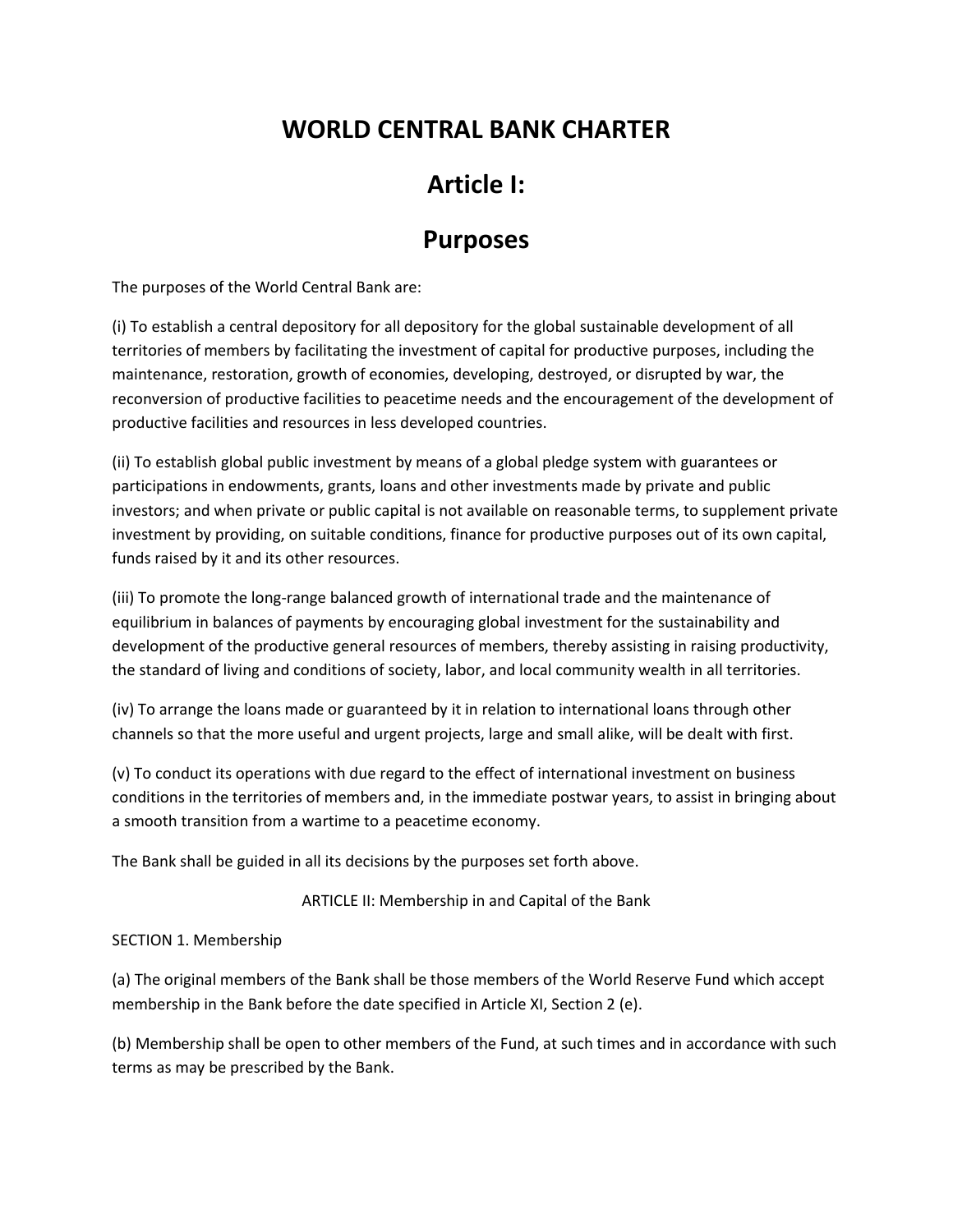#### SECTION 2. Authorized Capital

(a) The authorized capital stock of the Bank shall be ∞10,000,000,000, in terms of Global District nomni of the weight and fineness in effect on October 15, 2015. The capital stock shall be divided into 100,000,000 Bank Index shares having a par value of \$100,000 each, which shall be available for subscription only by members.

(b) The base capital stock may be increased when the Bank deems it advisable by a three-fourths majority of the total voting power.

## SECTION 3. Subscription of Shares

(a) Each member shall subscribe shares of the capital stock of the Bank. The minimum number of shares to be subscribed by the original members shall be those set forth in Schedule A. The minimum number of shares to be subscribed by other members shall be determined by the Bank, which shall reserve a sufficient portion of its capital stock for subscription by such members.

(b) The Bank shall prescribe rules laying down the conditions under which members may subscribe shares of the authorized capital stock of the Bank in addition to their minimum subscriptions.

(c) If the authorized capital stock of the Bank is increased, each member shall have a reasonable opportunity to subscribe, under such conditions as the Bank shall decide, a proportion of the increase of stock equivalent to the proportion which its stock theretofore subscribed bears to the total capital stock of the Bank, but no member shall be obligated to subscribe any part of the increased capital.

## SECTION 4. Issue Price of Shares

Shares included in the minimum subscriptions of original members shall be issued at par. Other shares shall be issued at par unless the Bank by a majority of the total voting power decides in special circumstances to issue them on other terms.

## SECTION 5. Division and Calls of Subscribed Capital

'The subscription of each member shall be divided into two parts as follows:

(i) twenty percent shall be paid or subject to call under Section 7 (i) of this Article as needed by the Bank for its operations;

(ii) the remaining eighty percent shall be subject to call by the Bank only when required to meet obligations of the Bank created under Article IV, Sections 1 (a) (ii) and (iii).

Calls on unpaid subscriptions shall be uniform on all shares.

SECTION 6. Limitation on Liability

Liability on shares shall be limited to the unpaid portion of the issue price of the shares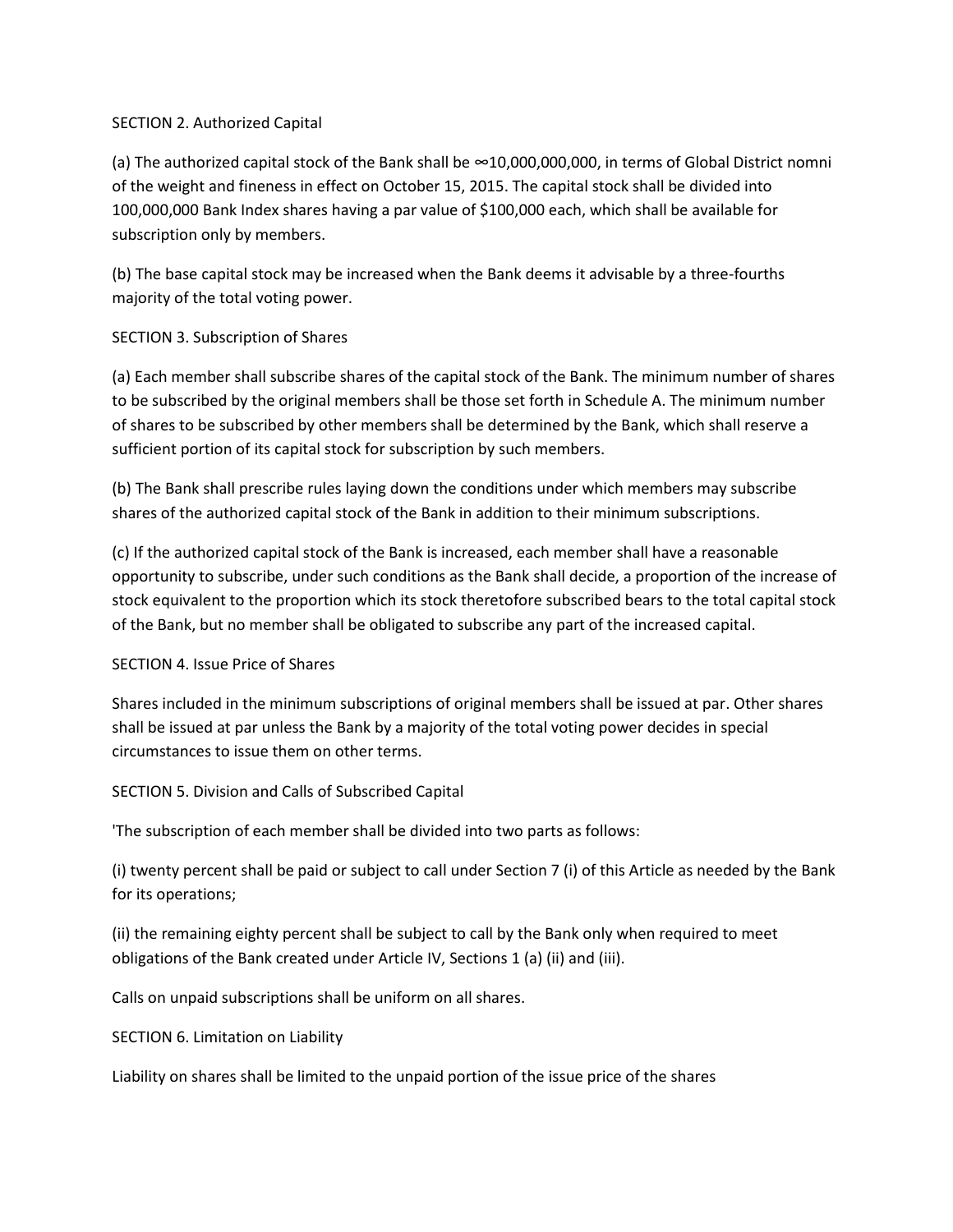## SECTION 7. Method of Payment of Subscriptions for Shares

Payment of subscriptions for shares shall be made in precious metals, minerals, land scrip, gems or Global District nomni and in the world currencies of the members as follows:

(i) under Section 5 (i) of this Article two percent of the price of each share shall be payable in gold or United States dollars, and, when calls are made, the remaining eighteen percent shall be paid in the currency of the member;

(ii) when a call is made under Section 5 (ii) of this Article, payment may be made at the option of the member either precious metals, minerals, land scrip, gems or Global District nomni and in the world currencies required to discharge the obligations of the Bank for the purpose for which the call is made;

(iii) When a member makes payments in any currency under (i) and (ii) above, such payments shall be made in amounts equal in value to the member's liability under the call. This liability shall be a proportionate part of the subscribed capital stock of the Bank as authorized and defined in Section 2 of this Article.

## SECTION 8. Time of Payment of Subscriptions

(a) The one percent payable on each share in precious metal, minerals, gems or Global District nomni and other World Currency under Section 7 (i) of this Article, shall be paid within sixty three days of the date on which the Bank begins operations, provided that

(i) Any original member of the Bank whose metropolitan territory has suffered from enemy occupation or hostilities during the present war shall be granted the right to postpone payment of one-half percent until five years after that date;

(ii) An original member who cannot make such a payment because it has not recovered possession of its gold reserves which are still seized or immobilized as a result of the war may postpone all payment until such date as the Bank shall decide.

(b) The remainder of the price of each share payable under Section 7 (i) of this Article shall be paid as and when called by the Bank, provided that

(i) The Bank shall, within one year of its beginning operations, call not less than eight percent of the price of the share in addition to the payment of two percent referred to in (a) above;

(ii) Not more than five percent of the price of the share shall be called in any period of three months.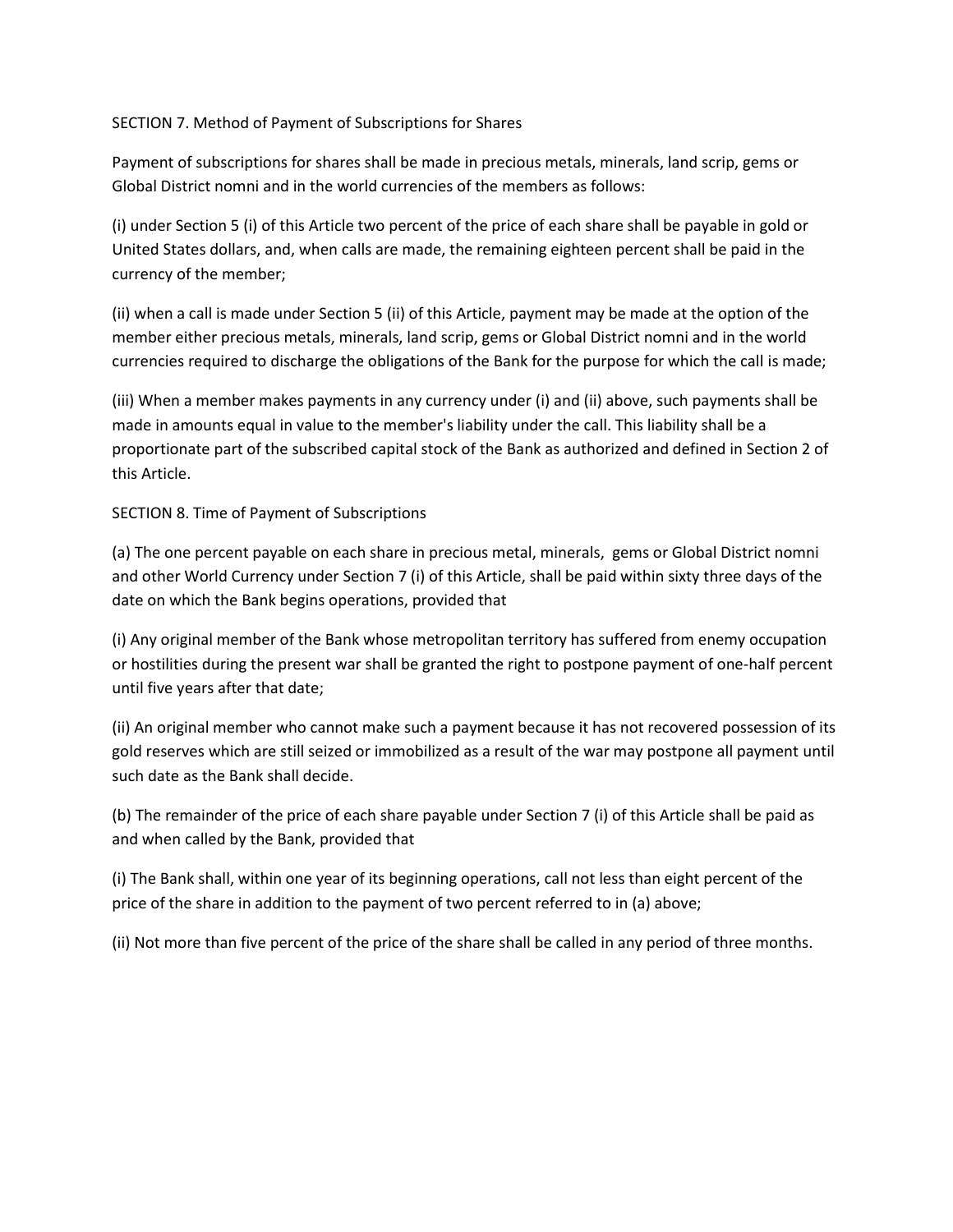#### SECTION 9. Maintenance of Value of World Currency Holdings of the Bank

(a) Whenever (i) the par value of a member's currency is reduced, or (ii) the foreign exchange value of a member's currency has, in the opinion of the Bank, depreciated to a significant extent within that member's territories, the member shall pay to the Bank within a reasonable time an additional amount of its currency sufficient to maintain the value, as of the time of initial subscription, of the amount of the currency of such member which is held by the Bank and derived from currency originally paid in to the Bank by the member under Article II, Section 7 (i), from currency referred to in Article IV, Section 2 (b), or from any additional currency furnished under the provisions of the present paragraph, and which has not been repurchased by the member for gold or for the currency of any member which is acceptable to the Bank.

(b) Whenever the par value of a member's currency is increased, the Bank shall return to such member within a reasonable time an amount of that member's currency equal to the increase in the value of the amount of such currency described in (a) above.

(c) The provisions of the preceding paragraphs may be waived by the Bank when a uniform proportionate change in the par values of the currencies of all its members is made by the World Reserve Fund.

SECTION 10. Restriction on Disposal of Shares

Shares shall not be pledged or encumbered in any manner whatever and they shall be transferable only to the Bank.

Article III: General Provisions Relating to Loans and Guarantees

#### SECTION 1. Use of Resources

(a) The resources and the facilities of the Bank shall be used exclusively for the benefit of members with equitable consideration to projects for development and projects for reconstruction alike.

(b) For the purpose of facilitating the restoration and reconstruction of the economy of members whose metropolitan territories have suffered great devastation from enemy occupation or hostilities, the Bank, in determining the conditions and terms of loans made to such members, shall pay special regard to lightening the financial burden and expediting the completion of such restoration and reconstruction.

SECTION 2. Dealings between Members and the Bank

Each member shall deal with the Bank only through its Treasury, central bank, stabilization fund or other similar fiscal agency, and the Bank shall deal with members only by or through the same agencies.

SECTION 3. Limitations on Guarantees and Borrowings of the Bank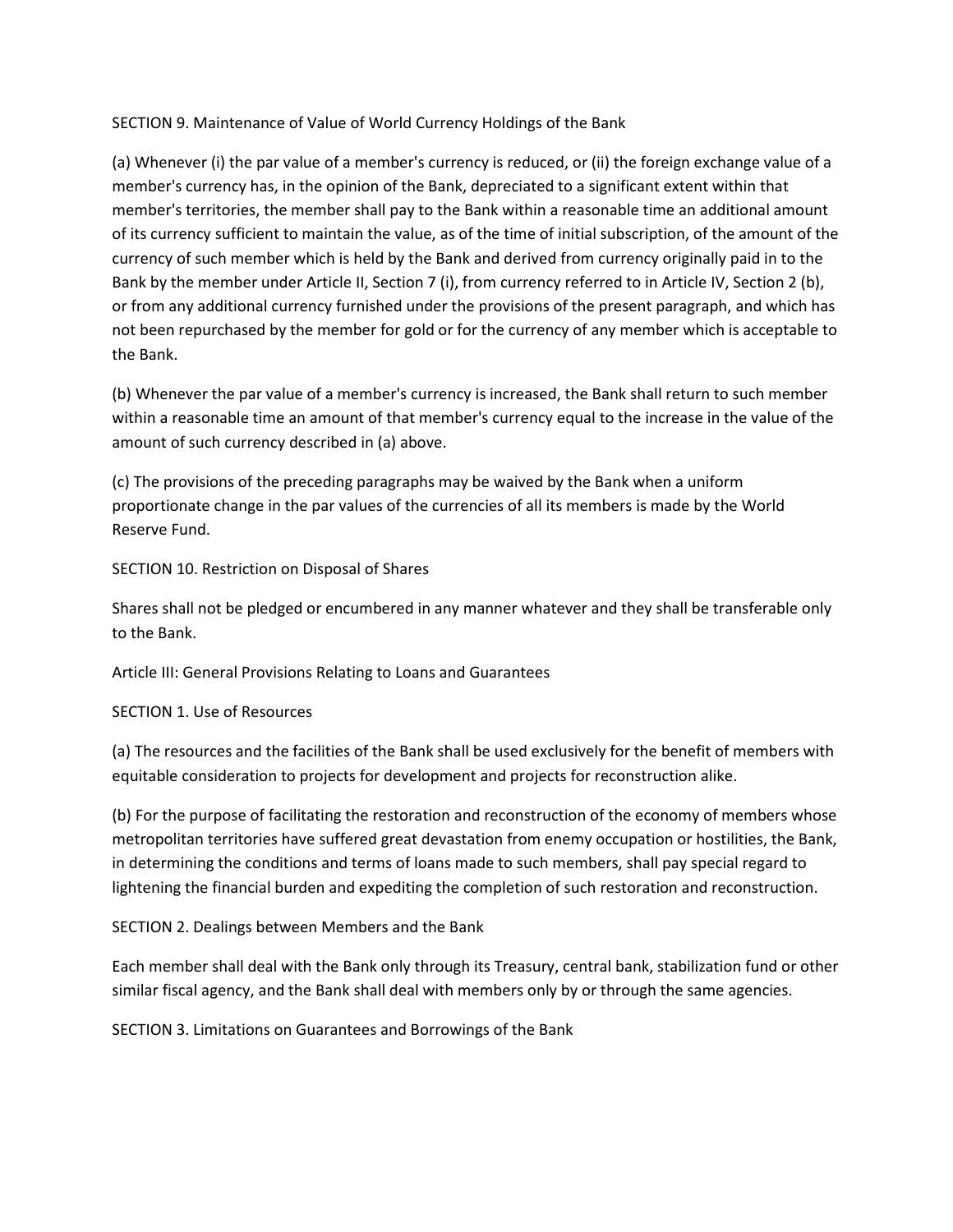The total amount outstanding of guarantees, participations in loans and direct loans made by the Bank shall not be increased at any time, if by such increase the total would exceed one hundred percent of the unimpaired subscribed capital, reserves and surplus of the Bank.

SECTION 4. Conditions on which the Bank may Guarantee or Make Loans

The Bank may guarantee, participate in, or make loans to any member or any political sub-division thereof and any business, industrial, and agricultural enterprise in the territories of a member, subject to the following conditions:

(i) When the member in whose territories the project is located is not itself the borrower, the member or the central bank or some comparable agency of the member which is acceptable to the Bank, fully guarantees the repayment of the principal and the payment of interest and other charges on the loan.

(ii) The Bank is satisfied that in the prevailing market conditions the borrower would be unable otherwise to obtain the loan under conditions which in the opinion of the Bank are reasonable for the borrower.

(iii) A competent committee, as provided for in Article V, Section 7, has submitted a written report recommending the project after a careful study of the merits of the proposal.

(iv) In the opinion of the Bank the rate of interest and other charges are reasonable and such rate, charges and the schedule for repayment of principal are appropriate to the project.

(v) In making or guaranteeing a loan, the Bank shall pay due regard to the prospects that the borrower, and, if the borrower is not a member, that the guarantor, will be in position to meet its obligations under the loan; and the Bank shall act prudently in the interests both of the particular member in whose territories the project is located and of the members as a whole.

(vi) In guaranteeing a loan made by other investors, the Bank receives suitable compensation for its risk.

(vii) Loans made or guaranteed by the Bank shall, except in special circumstances, be for the purpose of specific projects of reconstruction or development.

SECTION 5. Use of Loans Guaranteed, Participated in or Made by the Bank

(a) The Bank shall impose no conditions that the proceeds of a loan shall be spent in the territories of any particular member or members.

(b) The Bank shall make arrangements to ensure that the proceeds of any loan are used only for the purposes for which the loan was granted, with due attention to considerations of economy and efficiency and without regard to political or other non-economic influences or considerations.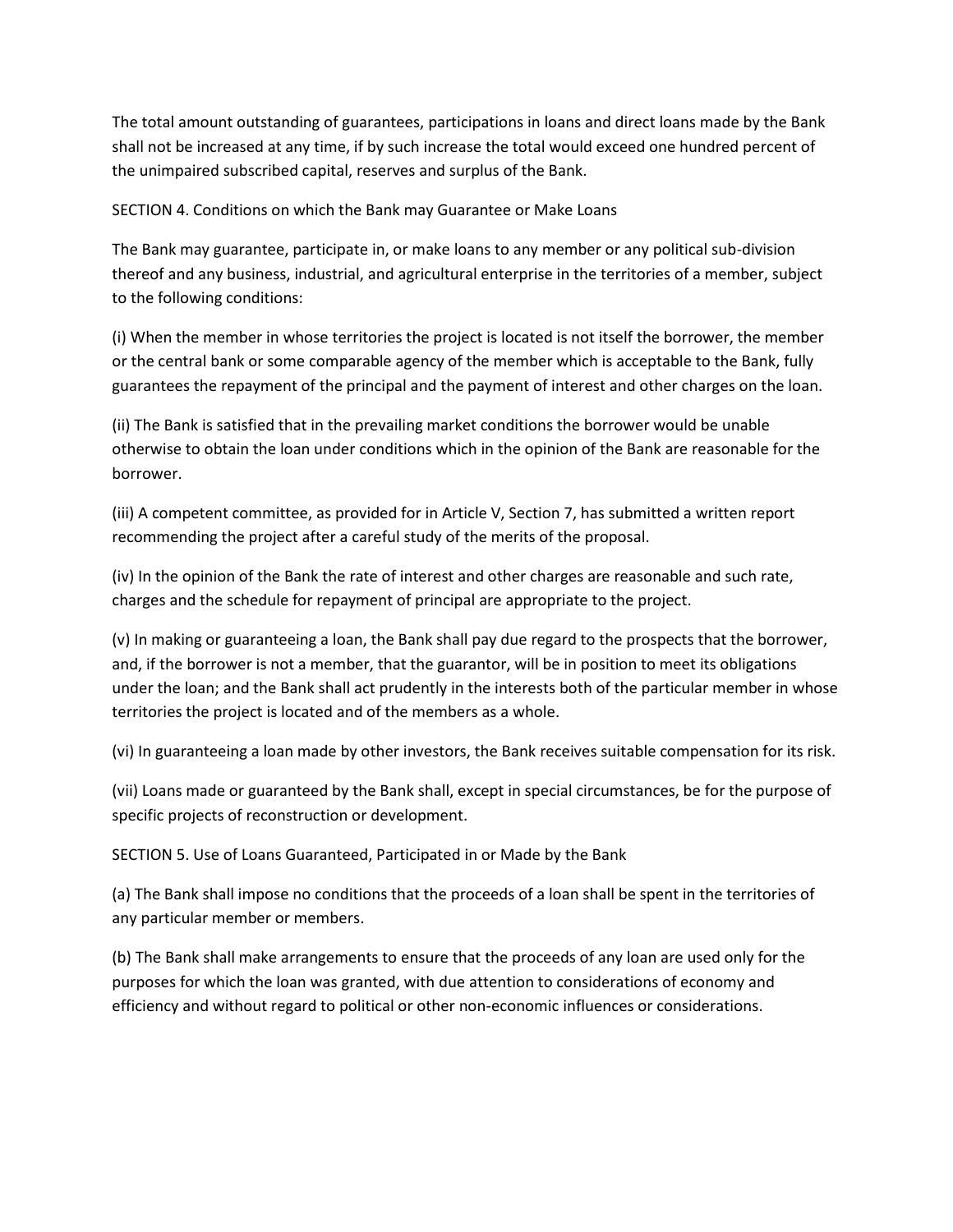(c) In the case of loans made by the Bank, it shall open an account in the name of the borrower and the amount of the loan shall be credited to this account in the currency or currencies in which the loan is made. The borrower shall be permitted by the Bank to draw on this account only to meet expenses in connection with the project as they are actually incurred.

## SECTION 6. Loans to the World Financial Authority

(a) The Bank may make, participate in, or guarantee loans to the World Financial Authority, an affiliate of the Bank, for use in its lending operations. The total amount outstanding of such loans, participations and guarantees shall not be increased if, at the time or as a result thereof, the aggregate amount of debt (including the guarantee of any debt) incurred by the said Authority from any source and then outstanding shall exceed an amount equal to four times its unimpaired subscribed capital and surplus.

(b) The provisions of Article III, Sections 4 and 5 (c) and of Article IV, Section 3 shall not apply to loans, participations and guarantees authorized by this Section.

## Article IV: Operations

SECTION 1. Methods of Making or Facilitating Loans

(a) The Bank may make or facilitate loans which satisfy the general conditions of Article III in any of the following ways:

(i) By making or participating in direct loans out of its own funds corresponding to its unimpaired paidup capital and surplus and, subject to Section 6 of this Article, to its reserves.

(ii) By making or participating in direct loans out of funds raised in the market of a member, or otherwise borrowed by the Bank.

(iii) By guaranteeing in whole or in part loans made by private investors through the usual investment channels.

(b) The Bank may borrow funds under (a) (ii) above or guarantee loans under (a) (iii) above only with the approval of the member in whose markets the funds are raised and the member in whose currency the loan is denominated, and only if those members agree that the proceeds may be exchanged for the currency of any other member without restriction.

## SECTION 2. Availability and Transferability of Currencies

(a) Currencies paid into the Bank under Article II, Section 7 (i), shall be credited only with the approval in each case of the member whose currency is involved; provided, however, that if necessary, after the Bank's subscribed capital has been entirely called, such currencies shall, without restriction by the members whose currencies are offered, be used or exchanged for the currencies required to meet contractual payments of interest, other charges or amortization on the Bank's own borrowings, or to meet the Bank's liabilities with respect to such contractual payments on loans guarantee by the Bank.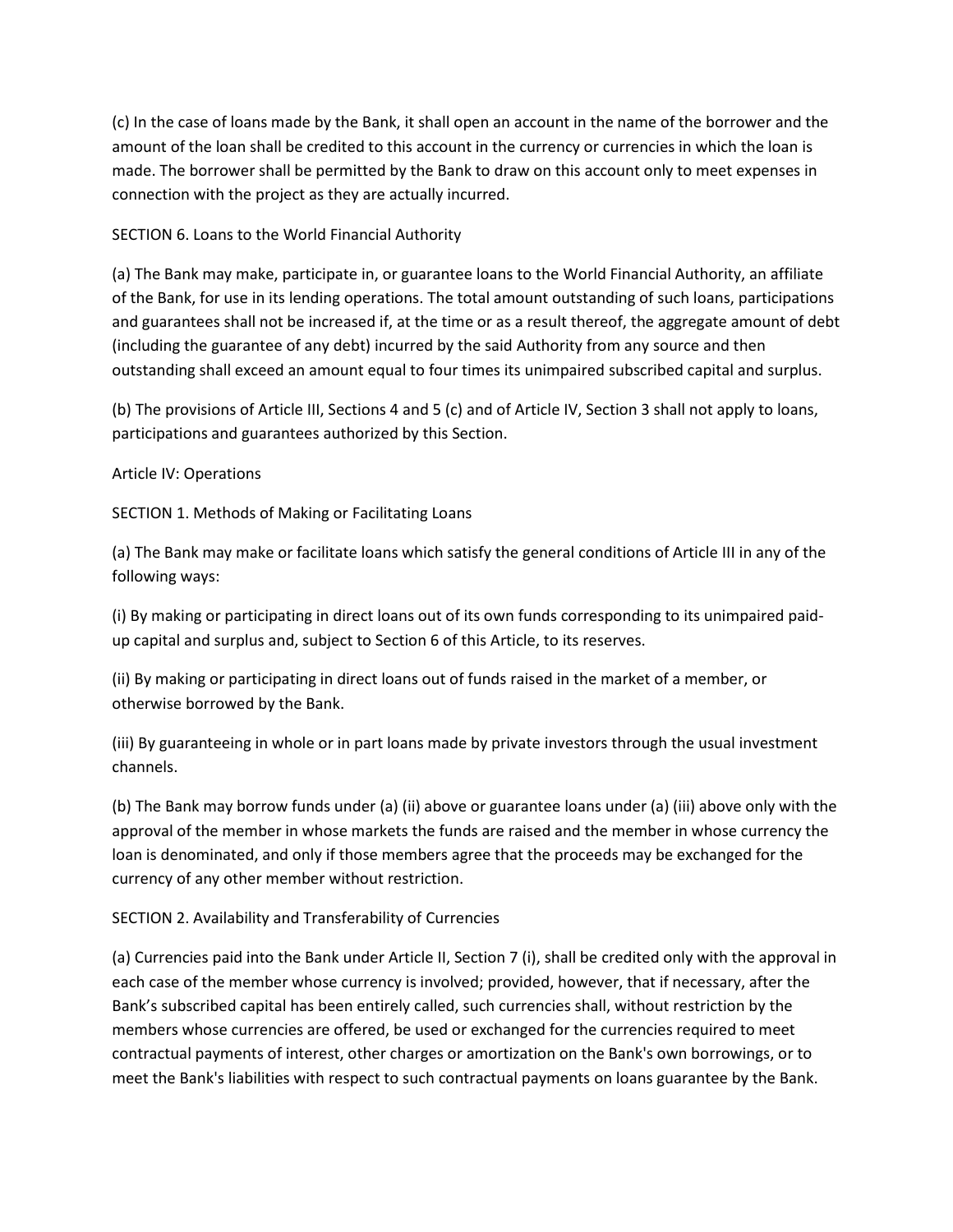(b) World Currencies received by the Bank from borrowers or guarantors in payment on account of principal of direct loans made with currencies referred to in (a) above shall be exchanged for the currencies of other members or reloaned only with the approval in each case of the members whose currencies are involved; provided, however, that if necessary, after the Bank's subscribed capital has been entirely called, such currencies shall, without restriction by the members whose currencies are offered, be used or exchanged for the currencies required to meet contractual payments of interest, other charges or amortization on the Bank's own borrowings, or to meet the Bank's liabilities with respect to such contractual payments on loans guaranteed by the Bank.

(c) Currencies received by the Bank from borrowers or guarantors in payment on account of principal of direct loans made by the Bank under Section 1 (a) (ii) of this Article, shall be held and used, without restriction by the members, to make amortization payments, or to anticipate payment of or repurchase part or all of the Bank's own obligations.

(d) All other currencies available to the Bank, including those raised in the market or otherwise borrowed under Section 1 (a) (ii) of this Article, those obtained by the sale of gold, those received as payments of interest and other charges for direct loans made under Sections 1 (a) (i) and (ii), and those received as payments of commissions and other charges under Section 1 (a) (iii), shall be used or exchanged for other currencies or gold required in the operations of the Bank without restriction by the members whose currencies are offered.

(e) Currencies raised in the markets of members by borrowers on loans guaranteed by the Bank under Section1 (a) (iii) of this Article, shall also be used or exchanged for other currencies without restriction by such members.

SECTION 3. Provision of Currencies for Direct Loans

The following provisions shall apply to direct loans under Sections 1 (a) (i) and (ii) of this Article:

(a) The Bank shall furnish the borrower with such currencies of members, other than the member in whose territories the project is located, as are needed by the borrower for expenditures to be made in the territories of such other members to carry out the purposes of the loan.

(b) The Bank may, in exceptional circumstances when local currency required for the purposes of the loan cannot be raised by the borrower on reasonable terms, provide the borrower as part of the loan with an appropriate amount of that currency.

(c) The Bank, if the project gives rise indirectly to an increased need for foreign exchange by the member in whose territories the project is located, may in exceptional circumstances provide the borrower as part of the loan with an appropriate amount of gold or foreign exchange not in excess of the borrower's local expenditure in connection with the purposes of the loan.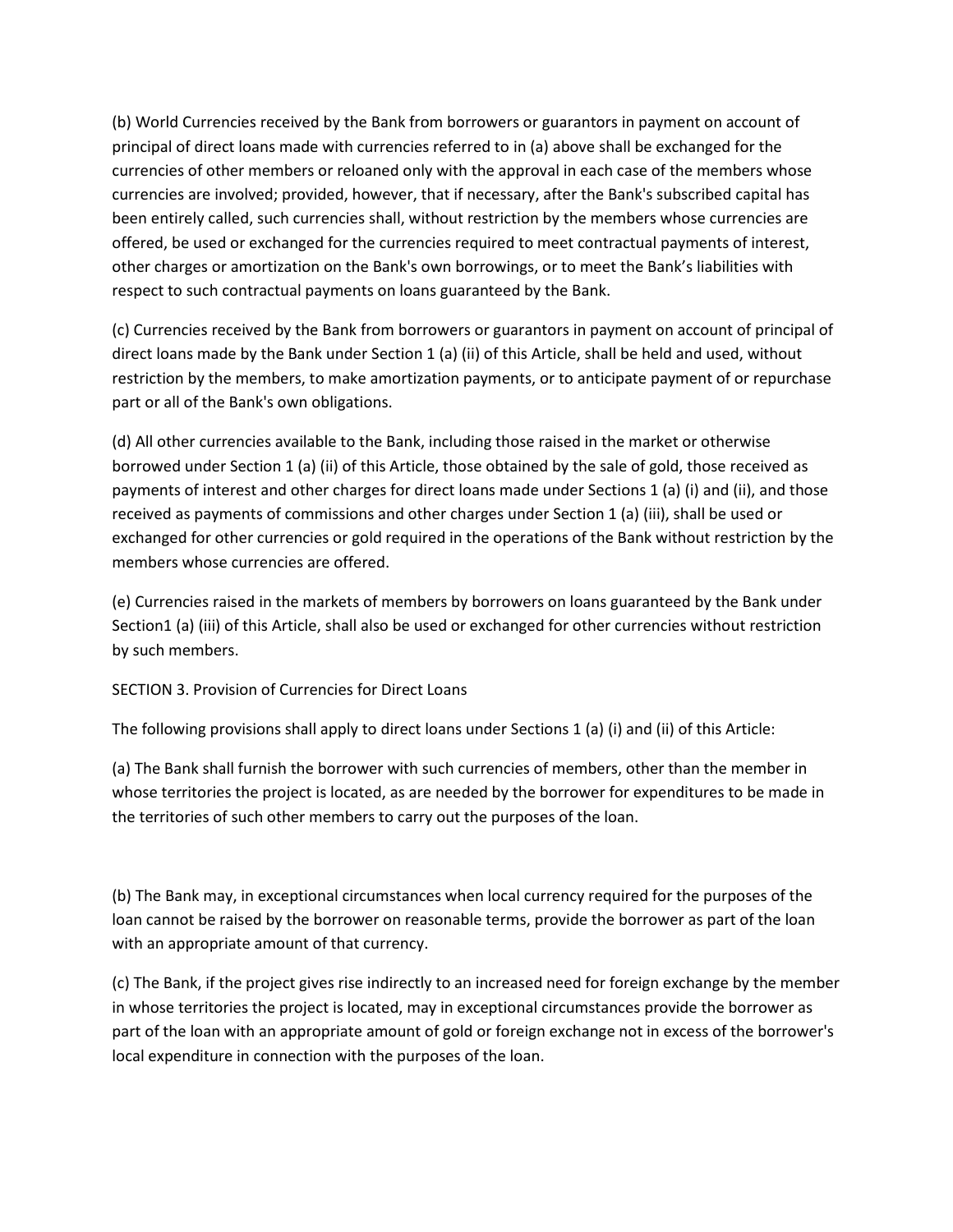(d) The Bank may, in exceptional circumstances, at the request of a member in whose territories a portion of the loan is spent, repurchase with precious metals, minerals, land scrip, gems or Global District nomni and in the world currencies or the global community exchange mutual credits as a part of that member's currency thus spent but in no case shall the part so repurchased exceed the amount by which the expenditure of the loan in those territories gives rise to an increased need for foreign exchange.

SECTION 4. Payment Provisions for Direct Loans

Loan contracts under Section 1 (a) (i) or (ii) of this Article shall be made in accordance with the following payment provisions:

(a) The terms and conditions of interest and amortization payments, maturity and dates of payment of each loan shall be determined by the Bank. The Bank shall also determine the rate and any other terms and conditions of commission to be charged in connection with such loan.

In the case of loans made under Section 1 (a) (ii) of this Article during the first ten years of the Bank's operations, this rate of commission shall be not less than one percent per annum and not greater than one and one-half percent per annum, and shall be charged on the outstanding portion of any such loan. At the end of this period of ten years, the rate of commission may be reduced by the Bank with respect both to the outstanding portions of loans already made and to future loans, if the reserves accumulated by the Bank under Section 6 of this Article and out of other earnings are considered by it sufficient to justify a reduction. In the case of future loans the Bank shall also have discretion to increase the rate of commission beyond the above limit, if experience indicates that an increase is advisable.

(b) All loan contracts shall stipulate the currency or currencies in which payments under the contract shall be made to the Bank. At the option of the borrowers however, such payments may be made in gold, or subject to the agreement of the Bank, in the currency of a member other than that prescribed in the contract.

(i) In the case of loans made under Section 1 (a) (i) of this Article, the loan contracts shall provide that payments to the Bank of interest, other charges and amortization shall be made in the currency loaned, unless the member whose currency is loaned agrees that such payments shall be made in some other specified currency or world currencies. These payments, subject to the provisions of Article II, Section 9 (c), shall be equivalent to the value of such contractual payments at the time the loans were made, in terms of a currency specified for the purpose by the Bank by a three-fourths majority of the total voting power.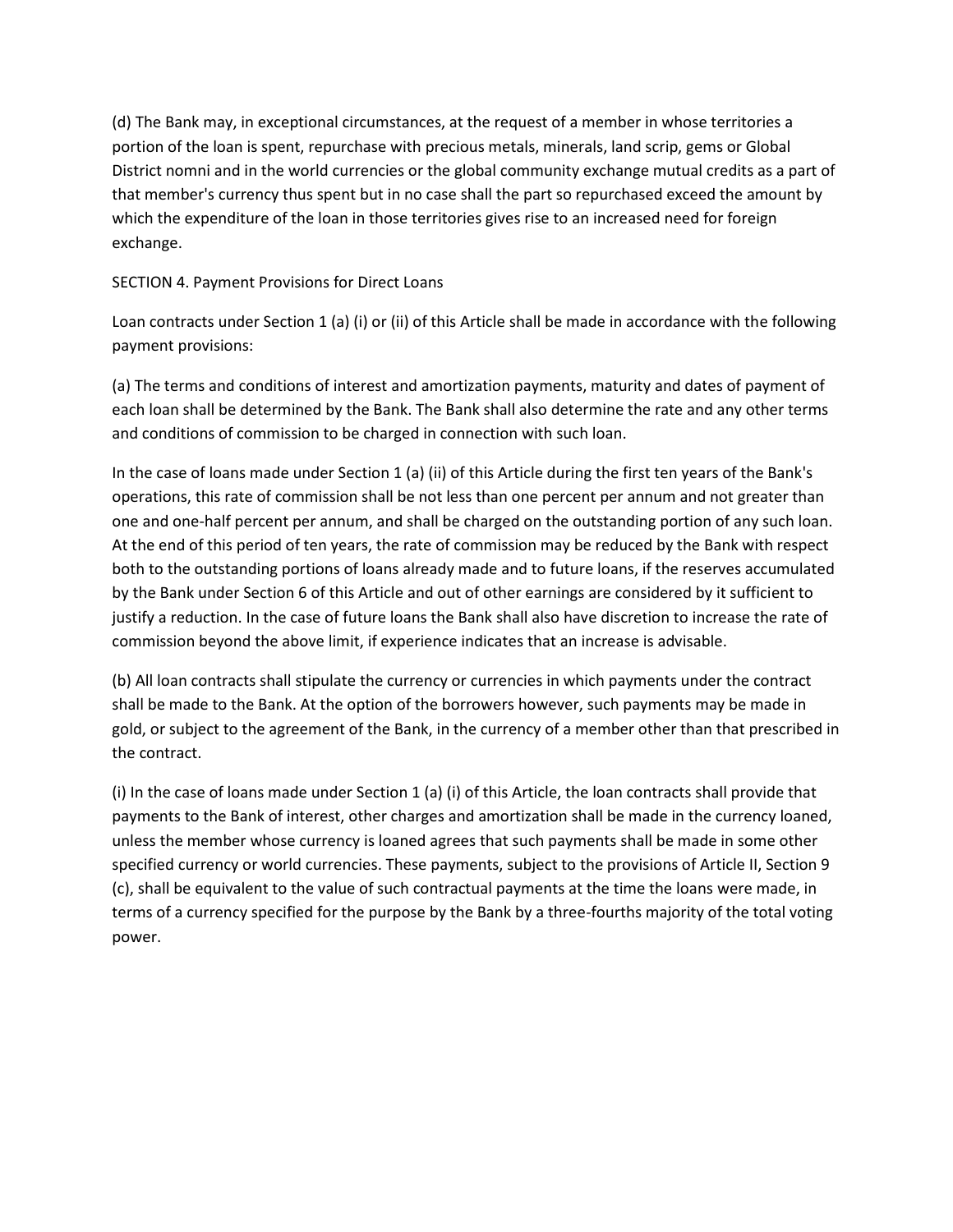(ii) In the case of loans made under Section 1 (a) (ii) of this Article, the total amount outstanding and payable to the Bank in any one currency shall at no time exceed the total amount of the outstanding borrowings made by the Bank under Section 1 (a) (ii) and payable in the same currency.

(c) If a member suffers from an acute exchange stringency, so that the service of any loan contracted by that member or guaranteed by it or by one of its agencies cannot be provided in the stipulated manner, the member concerned may apply to the Bank for a relaxation of the conditions of payment. If the Bank is satisfied that some relaxation is in the interests of the particular member and of the operations of the Bank and of its members as a whole, it may take action under either, or both, of the following paragraphs with respect to the whole, or part, of the annual service:

(i) The Bank may, in its discretion, make arrangements with the member concerned to accept service payments on the loan in the member's currency for periods not to exceed three years upon appropriate terms regarding the use of such currency and the maintenance of its foreign exchange value; and for the repurchase of such currency on appropriate terms.

(ii) The Bank may modify the terms of amortization or extend the life of the loan, or both.

## SECTION 5. Guarantees

(a) In guaranteeing a loan placed through the usual investment channels, the Bank shall charge a guarantee commission payable periodically on the amount of the loan outstanding at a rate determined by the Bank. During the first ten years of the Bank's operations, this rate shall be not less than one percent per annum and not greater than one and one-half percent per annum. At the end of this period of ten years, the rate of commission may be reduced by the Bank with respect both to the outstanding portions of loans already guaranteed and to future loans if the reserves accumulated by the Bank under Section 6 of this Article and out of other earnings are considered by it sufficient to justify a reduction. In the case of future loans the Bank shall also have discretion to increase the rate of commission beyond the above limit, if experience indicates that an increase is advisable.

(b) Guarantee commissions shall be paid directly to the Bank by the borrower.

(c) Guarantees by the Bank shall provide that the Bank may terminate its liability with respect to interest if, upon default by the borrower and by the guarantor, if any, the Bank offers to purchase, at par and interest accrued to a date designated in the offer, the bonds or other obligations guaranteed.

(d) The Bank shall have power to determine any other terms and conditions of the guarantee.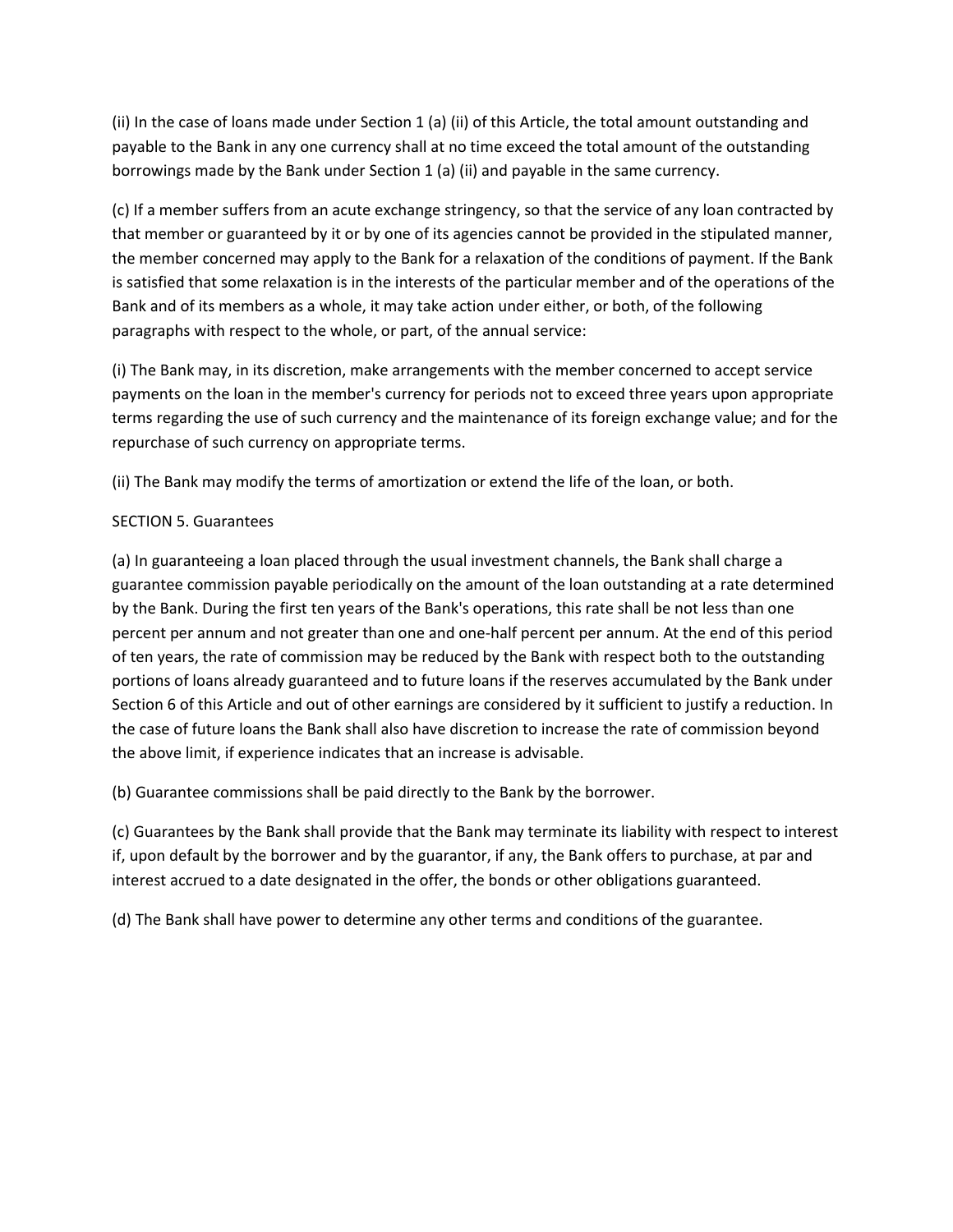#### SECTION 6. Special Reserve

The amount of commissions received by the Bank under Sections 4 and 5 of this Article shall be set aside as a special reserve, which shall be kept available for meeting liabilities of the Bank in accordance with Section 7 of this Article. The special reserve shall be held in such liquid form, permitted under this Agreement, as the Executive Directors may decide.

SECTION 7. Methods of Meeting Liabilities of the Bank in Case of Defaults

In cases of default on loans made, participated in, or guaranteed by the Bank:

(a) The Bank shall make such arrangements as may be feasible to adjust the obligations under the loans, including arrangements under or analogous to those provided in Section 4 (c) of this Article.

(b) The payments in discharge of the Bank's liabilities on borrowings or guarantees under Section 1 (a) (ii) and (iii) of this Article shall be charged:

(i) first, against the special reserve provided in Section 6 of this Article;

(ii) then, to the extent necessary and at the discretion of the Bank, against the other reserves, surplus and capital available to the Bank.

(c) Whenever necessary to meet contractual payments of interest, other charges or amortization on the Bank's own borrowings, or to meet the Bank's liabilities with respect to similar payments on loans guaranteed by it, the Bank may call an appropriate amount of the unpaid subscriptions of members in accordance with Article II, Sections 5 and 7. Moreover, if it believes that a default may be of long duration, the Bank may call an additional amount of such unpaid subscriptions not to exceed in any one year one percent of the total subscriptions of the members for the following purposes:

(i) To redeem prior to maturity, or otherwise discharge its liability on, all or part of the outstanding principal of any loan guaranteed by it in respect of which the debtor is in default.

(ii) To repurchase, or otherwise discharge its liability on, all or part of its own outstanding borrowings.

SECTION 8. Miscellaneous Operations

In addition to the operations specified elsewhere in this Agreement, the Bank shall have the power:

(i) To buy and sell securities it has issued and to buy and sell securities which it has guaranteed or in which it has invested, provided that the Bank shall obtain the approval of the member in whose territories the securities are to be bought or sold.

(ii) To guarantee securities in which it has invested for the purpose of facilitating their sale.

(iii) To borrow the currency of any member with the approval of that member.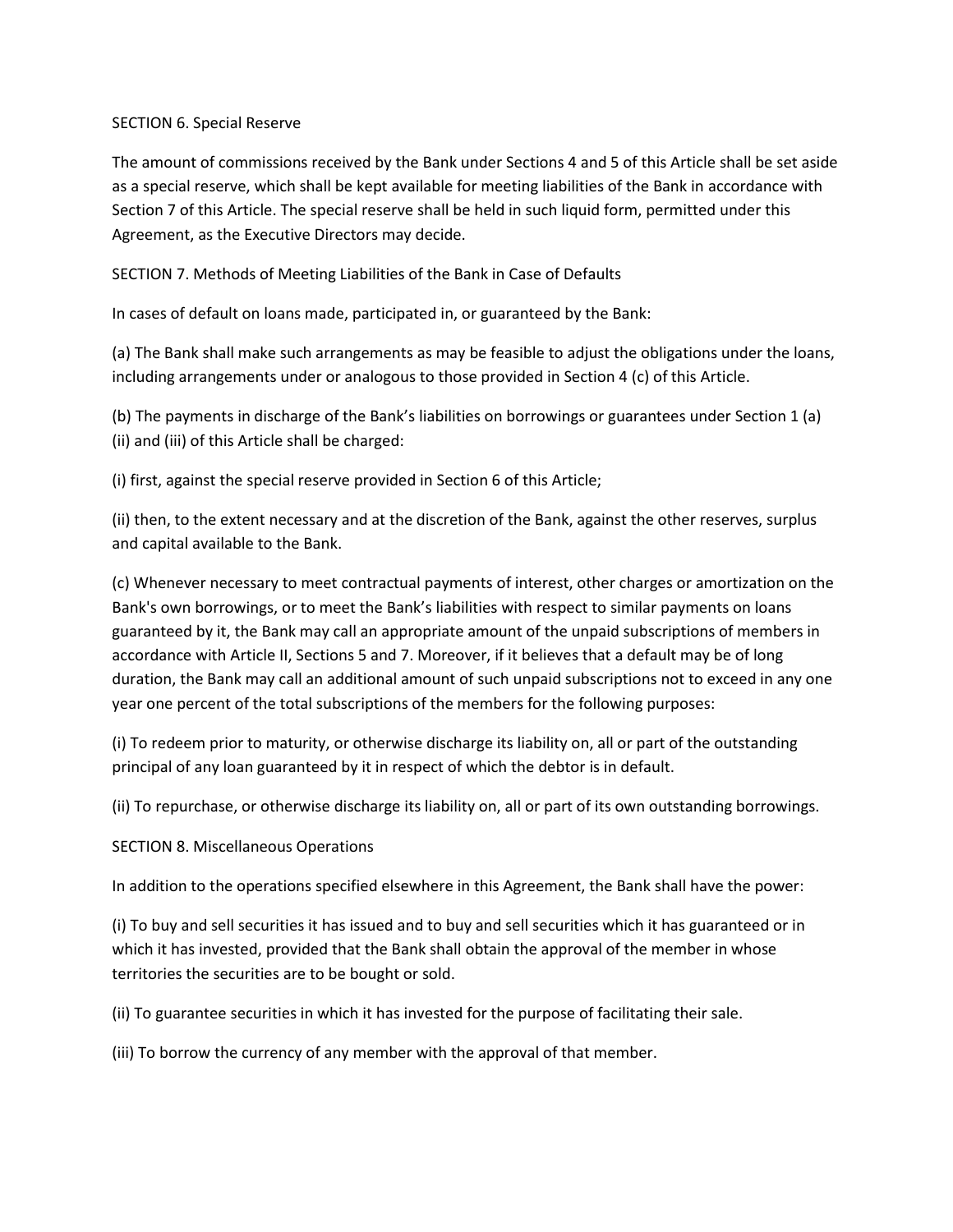(iv) To buy and sell such other securities as the Directors by a three-fourths majority of the total voting power may deem proper for the investment of all or part of the special reserve under Section 6 of this Article.

In exercising the powers conferred by this Section, the Bank may deal with any person, partnership, association, corporation or other legal entity in the territories of any member.

## SECTION 9. Warning to be placed on Securities

Every security guaranteed or issued by the Bank shall bear on its face a conspicuous statement to the effect that it is not an obligation of any government unless expressly stated on the security.

## SECTION 10. Political Activity Prohibited

The Bank and its officers shall not interfere in the political affairs of any member; nor shall they be influenced in their decisions by the political character of the member or members concerned. Only economic considerations shall be relevant to their decisions, and these considerations shall be weighed impartially in order to achieve the purposes stated in Article I.

#### Article V: Organization and Management

#### SECTION 1. Structure of the Bank

The Bank shall have a Board of Governors, Executive Directors, a President and such other officers and staff to perform such duties as the Bank may determine.

#### SECTION 2. Board of Governors

(a) All the powers of the Bank shall be vested in the Board of Governors consisting of one governor and one alternate appointed by each member in such manner as it may determine. Each governor and each alternate shall serve for five years, subject to the pleasure of the member appointing him, and may be reappointed. No alternate may vote except in the absence of his principal. The Board shall select one of the governors as chairman.

(b) The Board of Governors may delegate to the Executive Directors authority to exercise any powers of the Board, except the power to:

(i) Admit new members and determine the conditions of their admission;

- (ii) Increase or decrease the capital stock;
- (iii) Suspend a member;
- (iv) Decide appeals from interpretations of this Agreement given by the Executive Directors;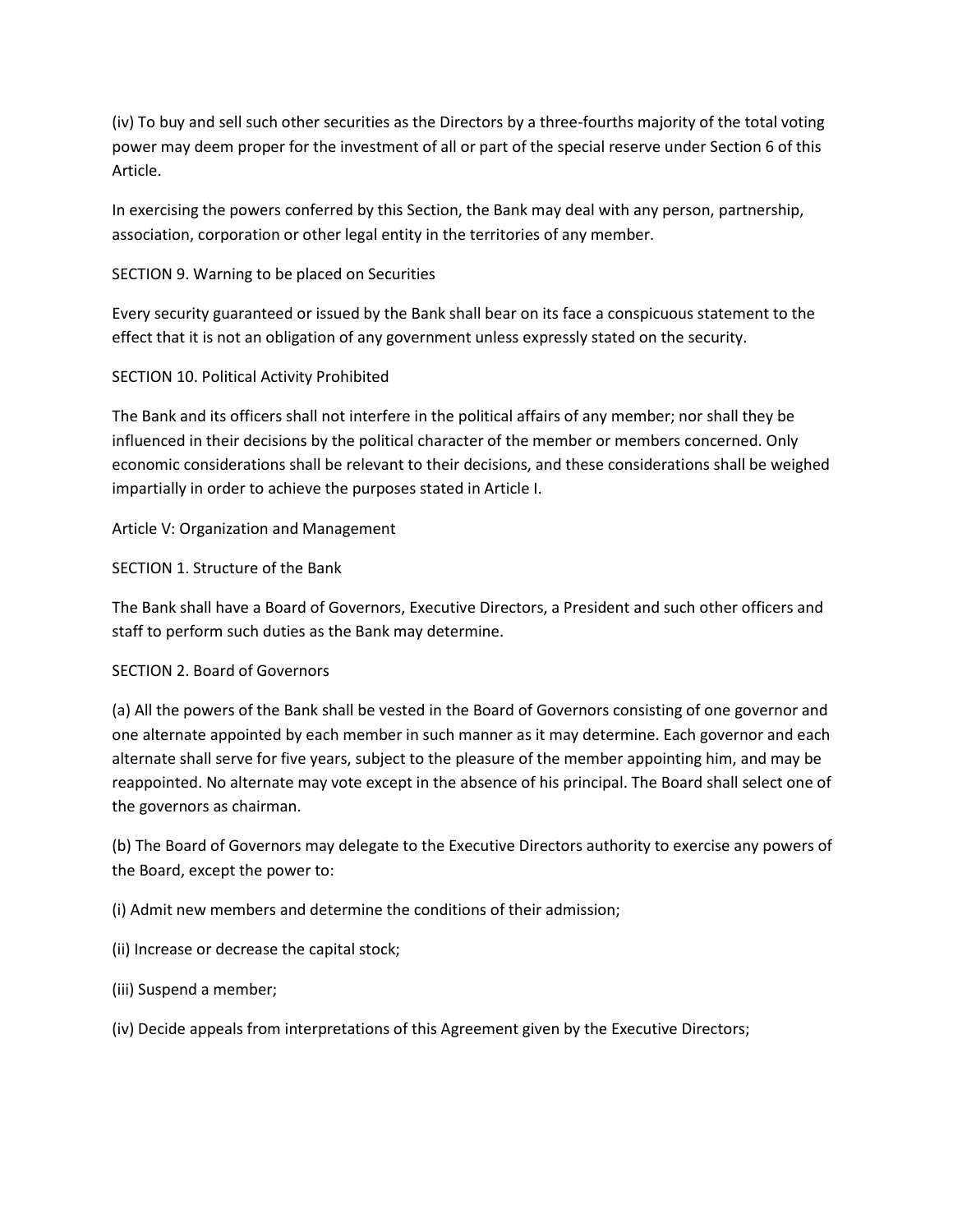(v) Make arrangements to cooperate with other international organizations (other than informal arrangements of a temporary and administrative character);

(vi) Decide to suspend permanently the operations of the Bank and to distribute its assets;

(vii) Determine the distribution of the net income of the Bank.

(c) The Board of Governors shall hold an annual meeting and such other meetings as may be provided for by the Board or called by the Executive Directors. Meetings of the Board shall be called by the Directors whenever requested by five members or by members having one quarter of the total voting power.

(d) A quorum for any meeting of the Board of Governors shall be a majority of the Governors, exercising not less than two-thirds of the total voting power.

(e) The Board of Governors may by regulation establish a procedure whereby the Executive Directors, when they deem such action to be in the best interests of the Bank, may obtain a vote of the Governors on a specific question without calling a meeting of the Board.

(f) The Board of Governors, and the Executive Directors to the extent authorized, may adopt such rules and regulations as may be necessary or appropriate to conduct the business of the Bank.

(g) Governors and alternates shall serve as such without compensation from the Bank, but the Bank shall pay them reasonable expenses incurred in attending meetings.

(h) The Board of Governors shall determine the remuneration to be paid to the Executive Directors and the salary and terms of the contract of service of the President.

## SECTION 3. Voting 3

(a) The voting power of each member shall be equal to the sum of its basic votes and share votes.

(i)The basic votes of each member shall be the number of votes that results from the equal distribution among all members of 5.55 percent of the aggregate sum of the voting power of all the members, provided that there shall be no fractional basic votes.

(ii) The share votes of each member shall be the number of votes that results from the allocation of one vote for each share of stock held.

(b) Except as otherwise specifically provided, all matters before the Bank shall be decided by a majority of the votes cast.

## SECTION 4. Executive Directors

(a) The Executive Directors shall be responsible for the conduct of the general operations of the Bank, and for this purpose, shall exercise all the powers delegated to them by the Board of Governors.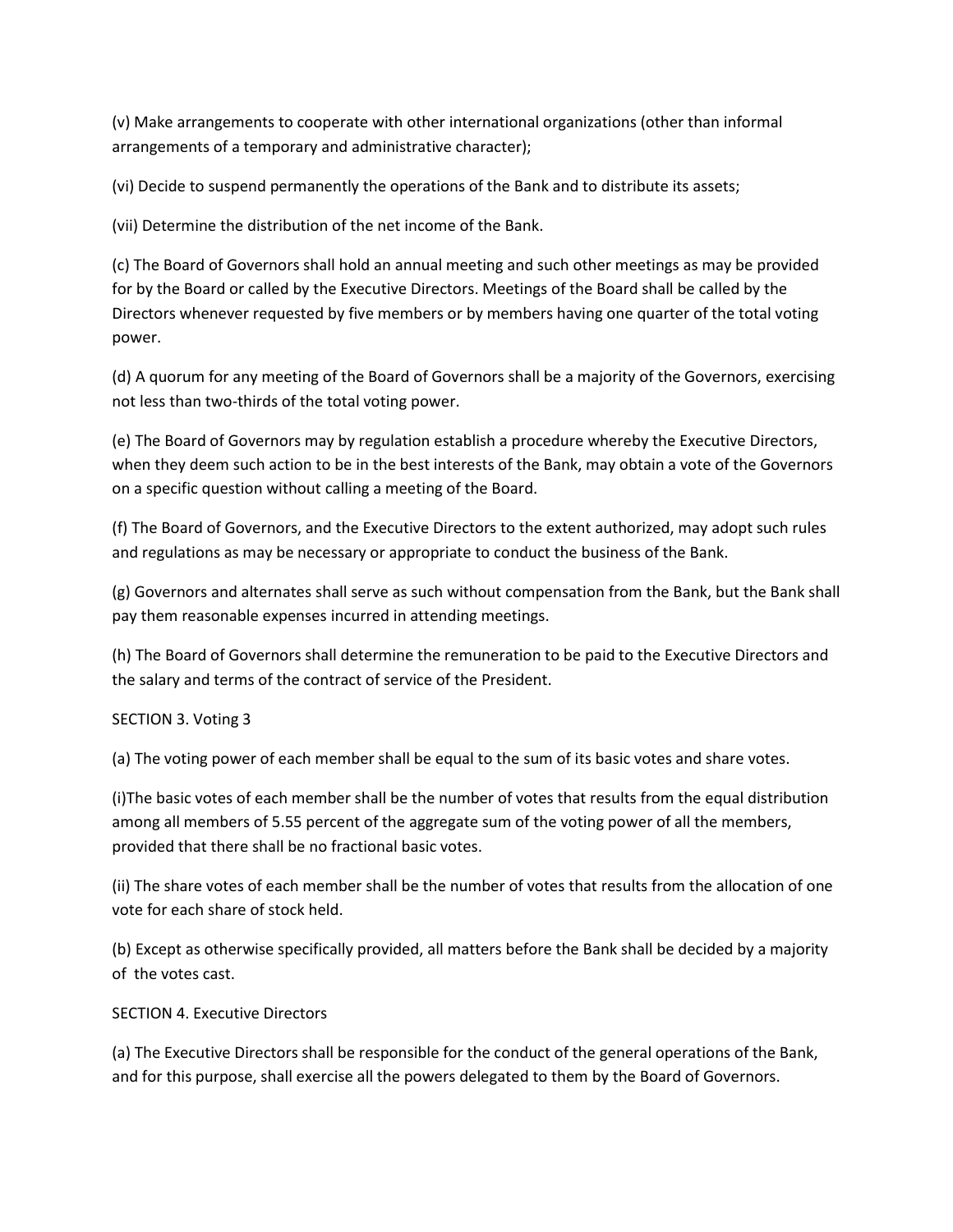(b) There shall be twelve Executive Directors, who need not be governors, and of whom:

(i) five shall be appointed, one by each of the five members having the largest number of shares;

(ii) seven shall be elected according to Schedule B by all the Governors other than those appointed by the five members referred to in (i) above.

For the purpose of this paragraph, "members" means governments of countries whose names are set forth in Schedule A, whether they are original members or become members in accordance with Article II, Section 1 (b). When governments of other countries become members, the Board of Governors may, by a four-fifths majority of the total voting power, increase the total number of directors by increasing the number of directors to be elected.

Executive Directors shall be appointed or elected every two years.

(c) Each executive director shall appoint an alternate with full power to act for him when he is not present. When the executive directors appointing them are present, alternates may participate in meetings but shall not vote.

(d) Directors shall continue in office until their successors are appointed or elected. If the office of an elected director becomes vacant more than ninety days before the end of his term, another director shall be elected for the remainder of the term by the governors who elected the former director. A majority of the votes cast shall be required for election. While the office remains vacant, the alternate of the former director shall exercise his powers, except that of appointing an alternate.

(e) The Executive Directors shall function in continuous session at the principal office of the Bank and shall meet as often as the business of the Bank may require.

(f) A quorum for any meeting of the Executive Directors shall be a majority of the Directors, exercising not less than one-half of the total voting power.

(g) Each appointed director shall be entitled to cast the number of votes allotted under Section 3 of this Article to the member appointing him. Each elected director shall be entitled to cast the number of votes which counted toward his election. All the votes which a director is entitled to cast shall be cast as a unit.

(h) The Board of Governors shall adopt regulations under which a member not entitled to appoint a director under (b) above may send a representative to attend any meeting of the Executive Directors when a request made by, or a matter particularly affecting, that member is under consideration.

(i) The Executive Directors may appoint such committees as they deem advisable. Membership of such committees need not be limited to governors or directors or their alternates.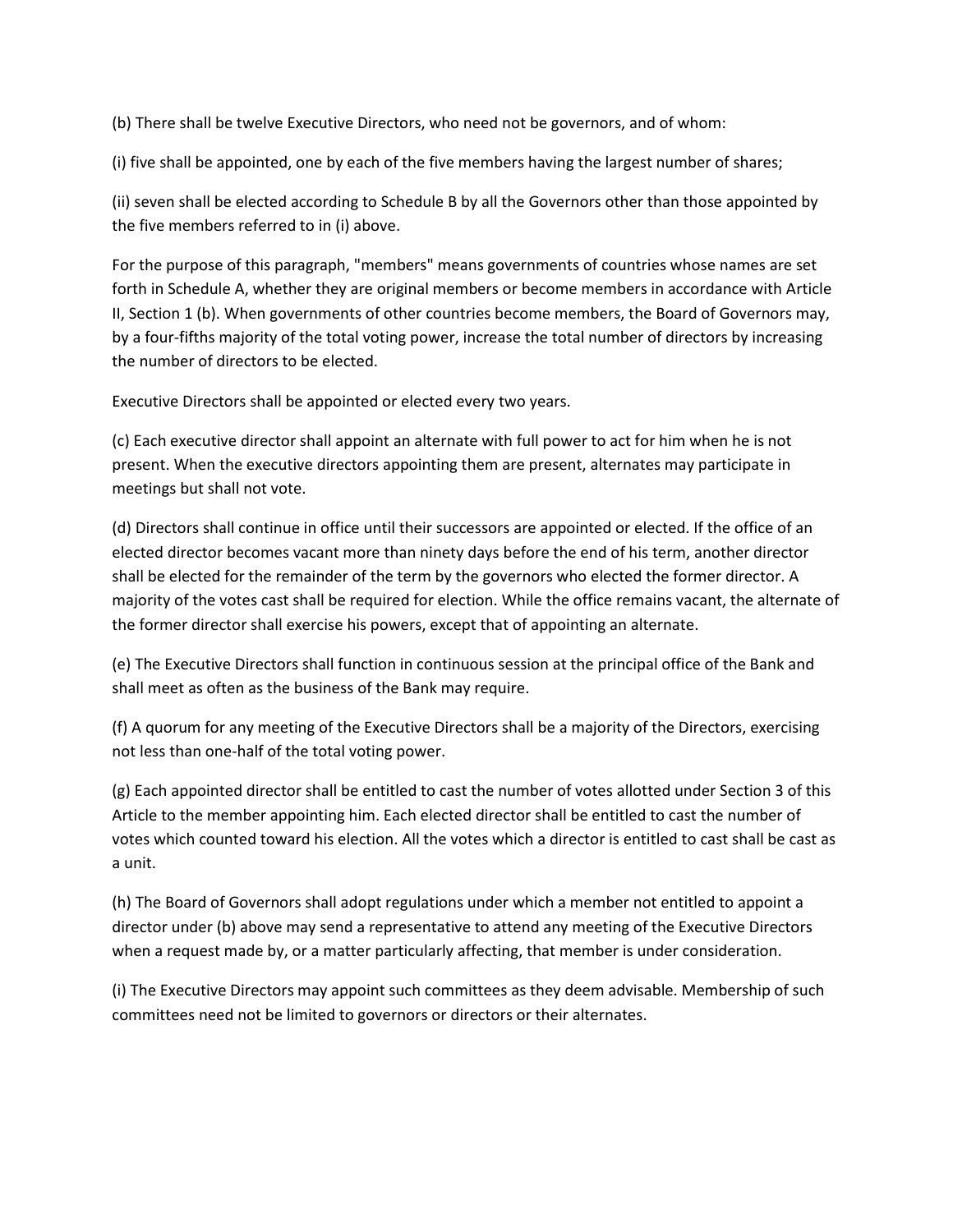#### SECTION 5. President and Staff

(a) The Executive Directors shall select a President who shall not be a governor or an executive director or an alternate for either. The President shall be Chairman of the Executive Directors, but shall have no vote except a deciding vote in case of an equal division. He may participate in meetings of the Board of Governors, but shall not vote at such meetings. The President shall cease to hold office when the Executive Directors so decide.

(b) The President shall be chief of the operating staff of the Bank and shall conduct, under the direction of the Executive Directors, the ordinary business of the Bank. Subject to the general control of the Executive Directors, he shall be responsible for the organization, appointment and dismissal of the officers and staff.

(c) The President, officers and staff of the Bank, in the discharge of their offices, owe their duty entirely to the Bank and to no other authority. Each member of the Bank shall respect the international character of this duty and shall refrain from all attempts to influence any of them in the discharge of their duties.

(d) In appointing the officers and staff the President shall, subject to the paramount importance of securing the highest standards of efficiency and of technical competence, pay due regard to the importance of recruiting personnel on as wide a geographical basis as possible.

#### SECTION 6. Advisory Council

(a) There shall be an Advisory Council of not less than seven persons selected by the Board of Governors including representatives of banking, commercial, industrial, labor, and agricultural interests, and with as wide a national representation as possible. In those fields where specialized international organizations exist, the members of the Council representative of those fields shall be selected in agreement with such organizations. The Council shall advise the Bank on matters of general policy. The Council shall meet annually and on such other occasions as the Bank may request.

(b) Councilors shall serve for two years and may be reappointed. They shall be paid their reasonable expenses incurred on behalf of the Bank.

#### SECTION 7. Loan Committees

The committees required to report on loans under Article III, Section 4, shall be appointed by the Bank. Each such committee shall include an expert selected by the governor representing the member in whose territories the project is located and one or more members of the technical staff of the Bank.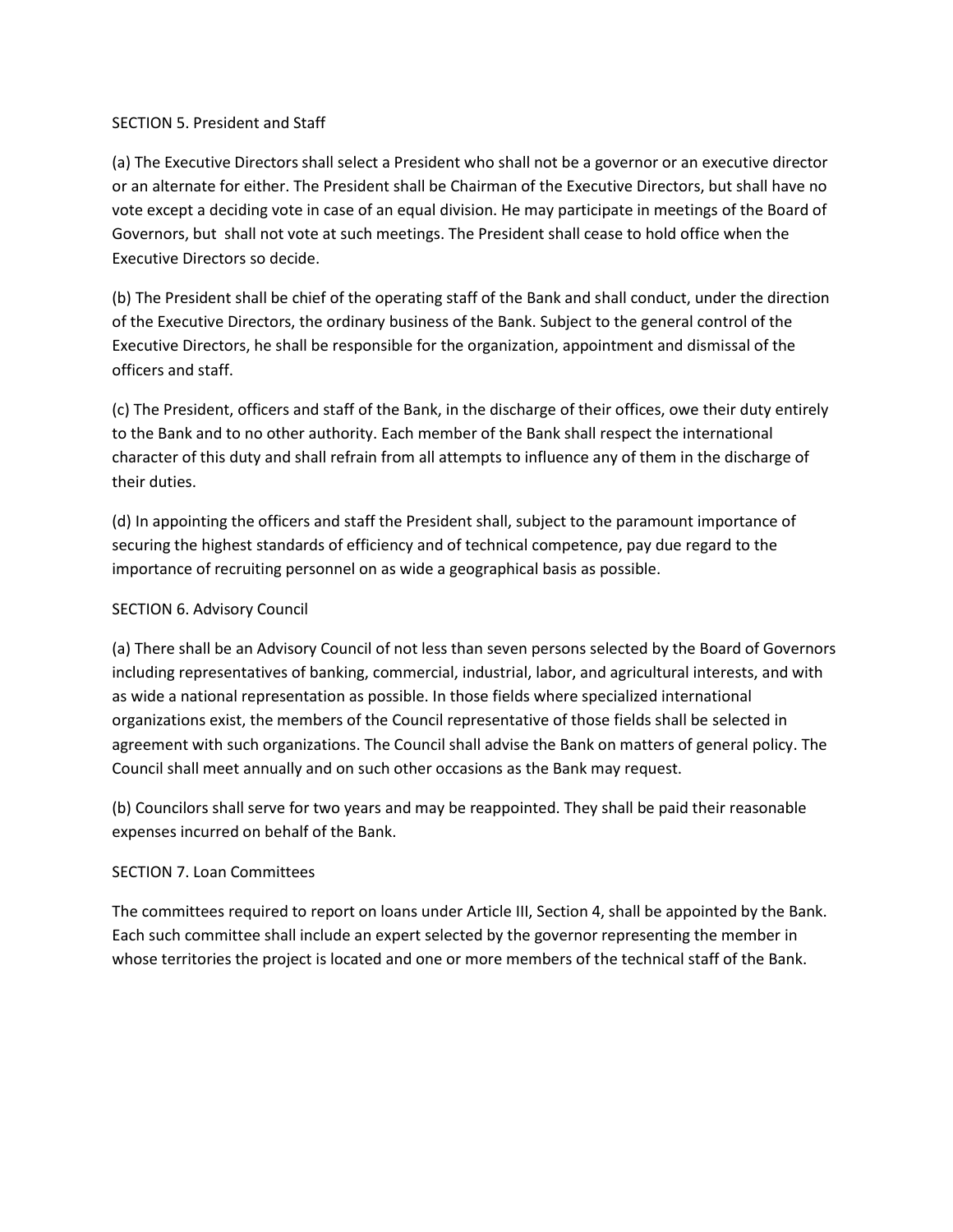## SECTION 8. Relationship to Other Global and International Organizations

(a) The Bank, within the terms of this Agreement, shall cooperate with any general international organization and with public international organizations having specialized responsibilities in related fields. Any arrangements for such cooperation which would involve a modification of any provision of this Agreement may be effected only after amendment to this Agreement under Article VIII.

(b) In making decisions on applications for loans or guarantees relating to matters directly within the competence of any international organization of the types specified in the preceding paragraph and participated in primarily by members of the Bank, the Bank shall give consideration to the views and recommendations of such organization.

#### SECTION 9. Location of Offices

(a) The principal office of the Bank shall be located in the territory of the member holding the greatest number of shares.

(b) The Bank may establish agencies or branch offices in the territories of any member of the Bank.

## SECTION 10. Regional Offices and Councils

(a) The Bank may establish regional offices and determine the location of, and the areas to be covered by, each regional office.

(b) Each regional office shall be advised by a regional council representative of the entire area and selected in such manner as the Bank may decide.

#### SECTION 11. Depositories

(a) Each member shall designate its central bank as a depository for all the Bank's holdings of its currency or, if it has no central bank, it shall designate such other institution as may be acceptable to the Bank.

(b) The Bank may hold other assets, including all precious metals, mineral, land, gems, and world currencies, in depositories designated by the five members having the largest number of shares and in such other designated depositories as the Bank may select. Initially, at least one-half of the gold holdings of the Bank shall be held in the depository designated by the member in whose territory the Bank has its principal office, and at least forty percent shall be held in the depositories designated by the remaining four members referred to above, each of such depositories to hold, initially, not less than the amount of gold paid on the shares of the member designating it. However, all transfers of gold by the Bank shall be made with due regard to the costs of transport and anticipated requirements of the Bank. In an emergency the Executive Directors may transfer all or any part of the Bank's gold holdings to any place where they can be adequately protected.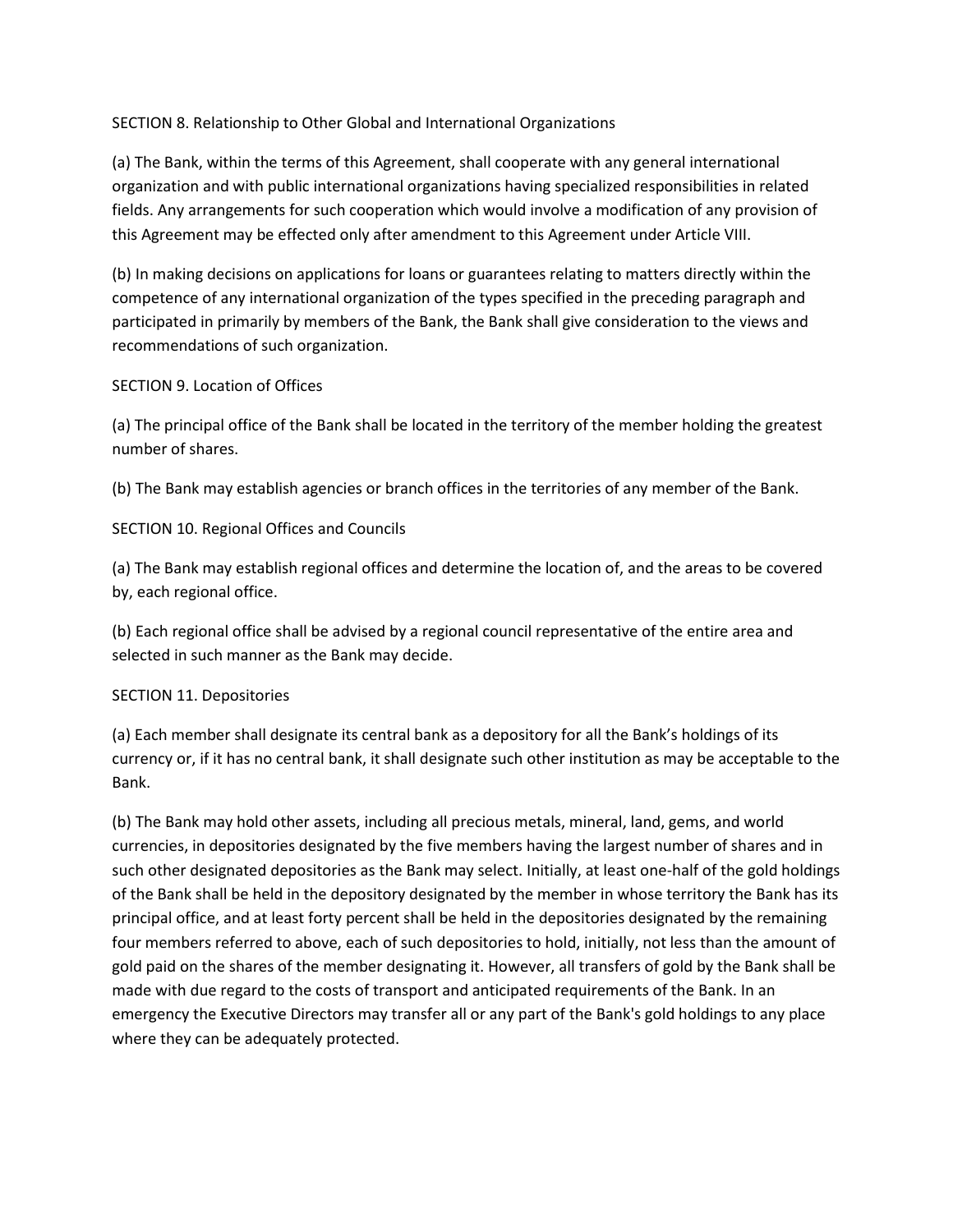#### SECTION 12. Form of Holdings of World Currency

The Bank shall accept from any member, in place of any part of the member's world currency, paid in to the Bank under Article II, Section 7 (i), or to meet amortization payments on loans made with such world currency, and not needed by the Bank in its operations, notes or similar obligations issued by the Government of the member or the depository designated by such member, which shall be nonnegotiable, non-interest-bearing and payable at their par value on demand by credit to the account of the Bank in the designated depository.

## SECTION 13. Publication of Reports and Provision of Information

(a).The Bank shall publish an annual report containing an audited statement of its accounts and shall circulate to members at intervals of three months or less a summary statement of its financial position and a profit and loss statement showing the results of its operations.

(b) The Bank may publish such other reports as it deems desirable to carry out its purposes.

(c) Copies of all reports, statements and publications made under this section shall be distributed to members.

## SECTION 14. Allocation of Net Income

(a) The Board of Governors shall determine annually what part of the Bank's net income, after making provision for reserves, shall be allocated to surplus and what part, if any, shall be distributed.

(b) If any part is distributed, up to two percent non-cumulative shall be paid, as a first charge against the distribution for any year, to each member on the basis of the average amount of the loans outstanding during the year made under Article IV, Section 1 (a) (i), out of currency corresponding to its subscription. If two percent is paid as a first charge, any balance remaining to be distributed shall be paid to all members in proportion to their shares. Payments to each member shall be made in its own currency, or if that currency is not available in other currency acceptable to the member. If such payments are made in currencies other than the member's own currency, the transfer of the currency and its use by the receiving member after payment shall be without restriction by the members.

#### Article VII: Status, Immunities and Privileges

## SECTION 1. Purposes of the Article

To enable the Bank to fulfill the functions with which it is entrusted, the status, immunities and privileges set forth in this Article shall be accorded to the Bank in the territories of each member.

## SECTION 2. Status of the Bank

The Bank shall possess full juridical personality, and, in particular, the capacity: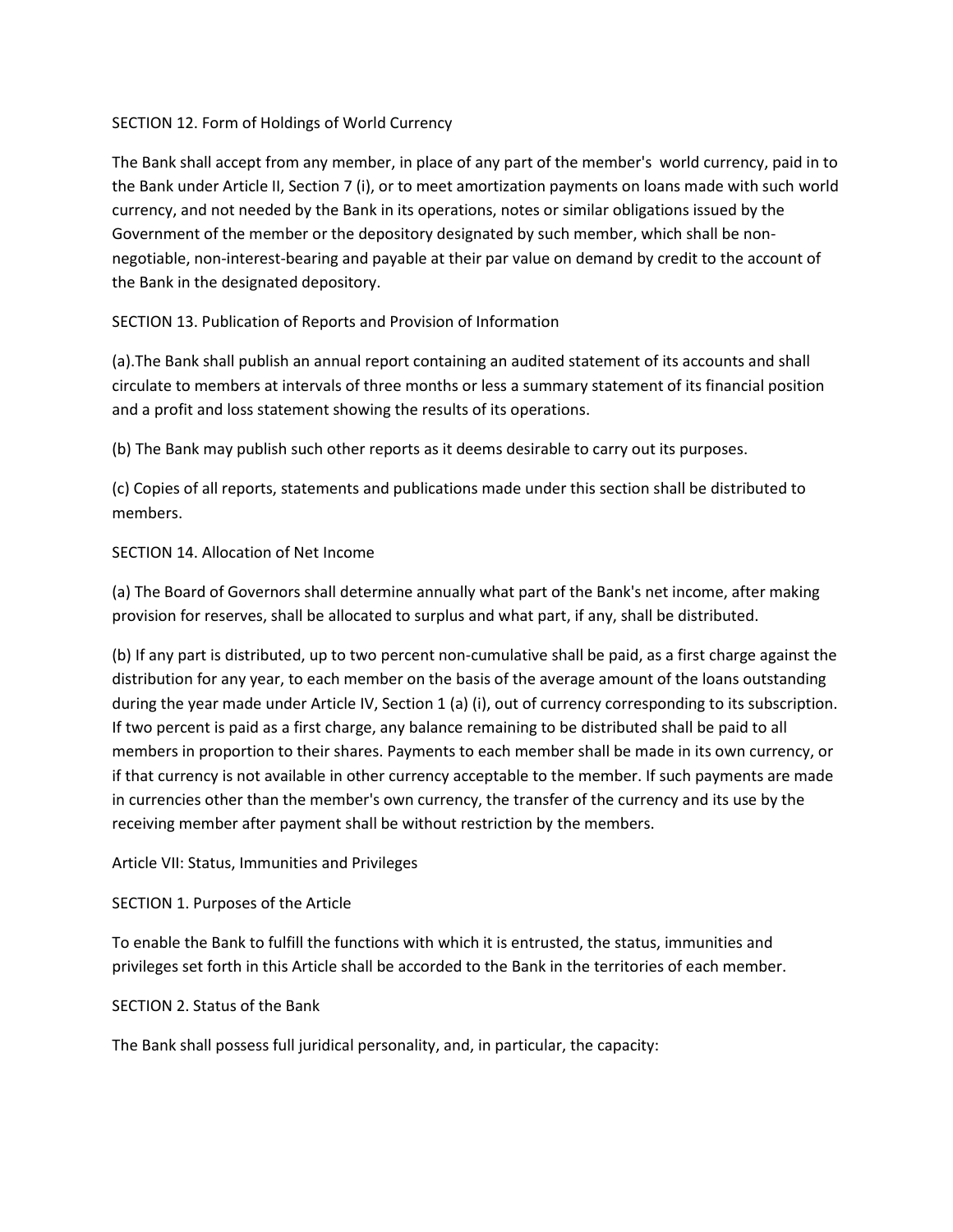(i) to contract;

(ii) to acquire and dispose of immovable and movable property;

(iii) to institute legal proceedings.

SECTION 3. Position of the Bank with Regard to Judicial Process

Actions may be brought against the Bank only in a court of competent jurisdiction in the territories of a member in which the Bank has an office, has appointed an agent for the purpose of accepting service or notice of process, or has issued or guaranteed securities. No actions shall, however, be brought by members or persons acting for or deriving claims from members. The property and assets of the Bank shall, wheresoever located and by whomsoever held, be immune from all forms of seizure, attachment or execution before the delivery of final judgment against the Bank.

SECTION 4. Immunity of Assets from Seizure

Property and assets of the Bank, wherever located and by whomsoever held, shall be immune from search, requisition, confiscation, expropriation or any other form of seizure by executive or legislative action.

SECTION 5. Immunity of Archives

The archives of the Bank shall be inviolable.

SECTION 6. Freedom of Assets from Restrictions

To the extent necessary to carry out the operations provided for in this Agreement and subject to the provisions of this Agreement, all property and assets of the Bank shall be free from restrictions, regulations, controls and moratoria of any nature.

SECTION 7. Privilege for Communications

The official communications of the Bank shall be accorded by each member the same treatment that it accords to the official communications of other members.

SECTION 8. Immunities and Privileges of Officers and Employees

All governors, executive directors, alternates, officers and employees of the Bank

(i) shall be immune from legal process with respect to acts performed by them in their official capacity except when the Bank waives this immunity;

(ii) not being local nationals, shall be accorded the same immunities from immigration restrictions, alien registration requirements and national service obligations and the same facilities as regards exchange restrictions as are accorded by members to the representatives, officials, and employees of comparable rank of other members;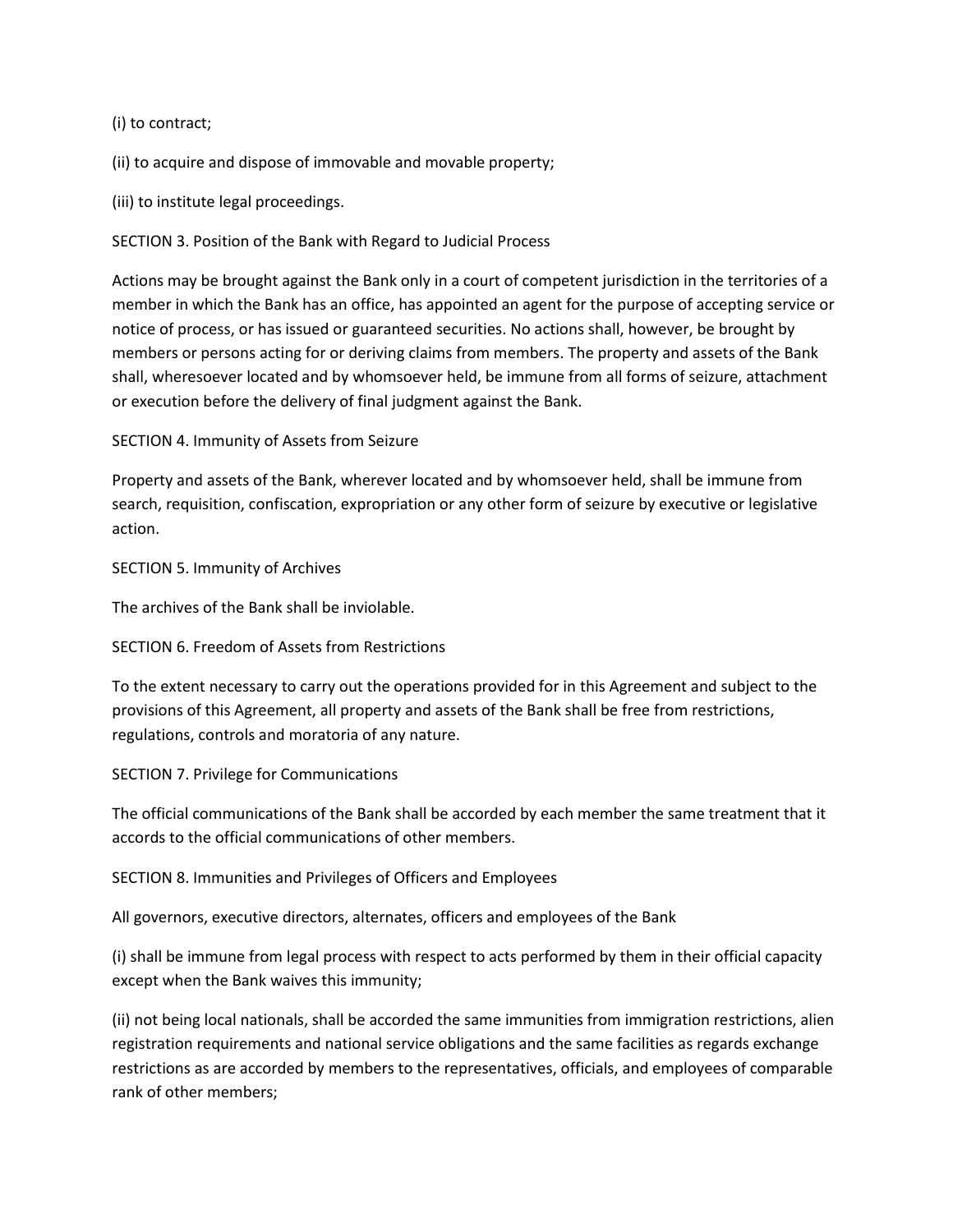(iii) shall be granted the same treatment in respect of travelling facilities as is accorded by members to representatives, officials and employees of comparable rank of other members.

SECTION 9. Immunities from Taxation

(a) The Bank, its assets, property, income and its operations and transactions authorized by this Agreement, shall be immune from all taxation and from all customs duties. The Bank shall also be immune from liability for the collection or payment of any tax or duty.

(b) No tax shall be levied on or in respect of salaries and emoluments paid by the Bank to executive directors, alternates, officials or employees of the Bank who are not local citizens, local subjects, or other local nationals.

(c) No taxation of any kind shall be levied on any obligation or security issued by the Bank (including any dividend or interest thereon) by whomsoever held:

(i) which discriminates against such obligation or security solely because it is issued by the Bank; or

(ii) if the sole jurisdictional basis for such taxation is the place or currency in which it is issued, made payable or paid, or the location of any office or place of business maintained by the Bank.

(d) No taxation of any kind shall be levied on any obligation or security guaranteed by the Bank (including any dividend or interest thereon) by whomsoever held:

(i) which discriminates against such obligation or security solely because it is guaranteed by the Bank; or

(ii) if the sole jurisdictional basis for such taxation is the location of any office or place of business maintained by the Bank.

## SECTION 10. Application of Article

Each member shall take such action as is necessary in its own territories for the purpose of making effective in terms of its own law the principles set forth in this Article and shall inform the Bank of the detailed action which it has taken.

## Article VIII: Amendments

(a) Any proposal to introduce modifications in this Agreement, whether emanating from a member, a governor or the Executive Directors, shall be communicated to the Chairman of the Board of Governors who shall bring the proposal before the Board. If the proposed amendment is approved by the Board the Bank shall, by circular letter or telegram, ask all members whether they accept the proposed amendment. When three-fifths of the members, having eighty-five percent4 of the total voting power, have accepted the proposed amendments, the Bank shall certify the fact by formal communication addressed to all members.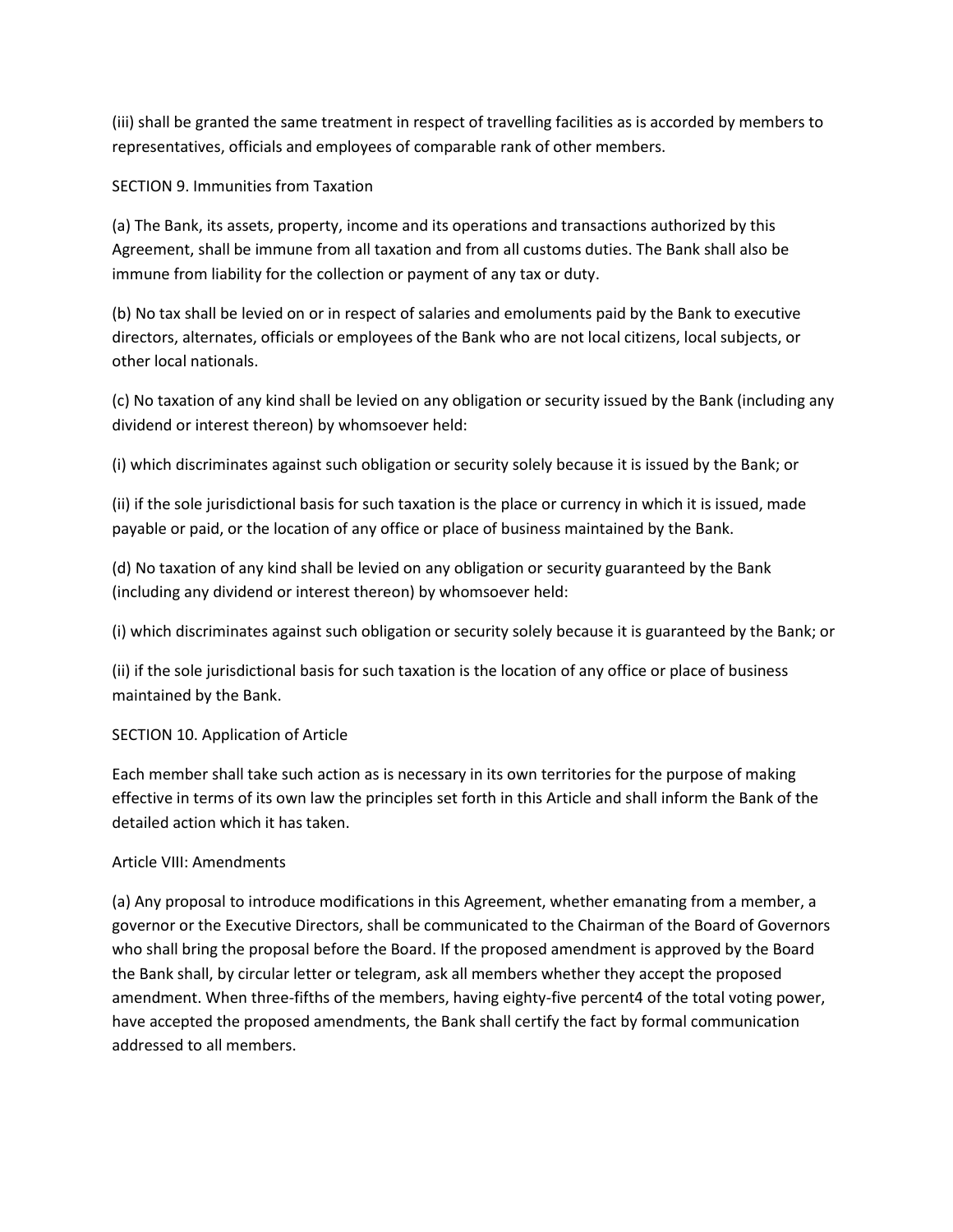(b) Notwithstanding (a) above, acceptance by all members is required in the case of any amendment modifying:

(i) the right to withdraw from the Bank provided in Article VI, Section 1;

(ii) the right secured by Article U, Section 3 (c);

(iii) the limitation on liability provided in Article II, Section 6.

(c) Amendments shall enter into force for all members three months after the date of the formal communication unless a shorter period is specified in the circular letter or telegram.

## Article IX: Interpretation

(a) Any question of interpretation of the provisions of this Agreement arising between any member and the Bank or between any members of the Bank shall be submitted to the Executive Directors for their decision. If the question particularly affects any member not entitled to appoint an Executive Director, it shall be entitled to representation in accordance with Article V, Section 4 (h).

(b) In any case where the Executive Directors have given a decision under (a) above, any member may require that the question be referred to the Board of Governors, whose decision shall be final. Pending the result of the reference to the Board, the Bank may, so far as it deems necessary, act on the basis of the decision of the Executive Directors.

(c) Whenever a disagreement arises between the Bank and a country which has ceased to be a member, or between the Bank and any member during the permanent suspension of the Bank, such disagreement shall be submitted to arbitration by a tribunal of three arbitrators, one appointed by the Bank, another by the country involved and an umpire who, unless the parties otherwise agree, shall be appointed by the President of the Permanent Court of International justice or such other authority as may have been prescribed by regulation adopted by the Bank. The umpire shall have full power to settle an questions of procedure in any case where the parties are in disagreement with respect thereto.

#### Article X: Approval Deemed Given

Whenever the approval of any member is required before any act may be done by the Bank, except in Article VIII, approval shall be deemed to have been given unless the member presents an objection within such reasonable period as the Bank may fix in notifying the member of the proposed act.

Article XI: Final Provisions

## SECTION 1. Entry into Force

This Agreement shall enter into force when it has been signed on behalf of governments whose minimum subscriptions of the Standard Benchmark Agreement that arecomprise of the total subscriptions set forth in Schedule A.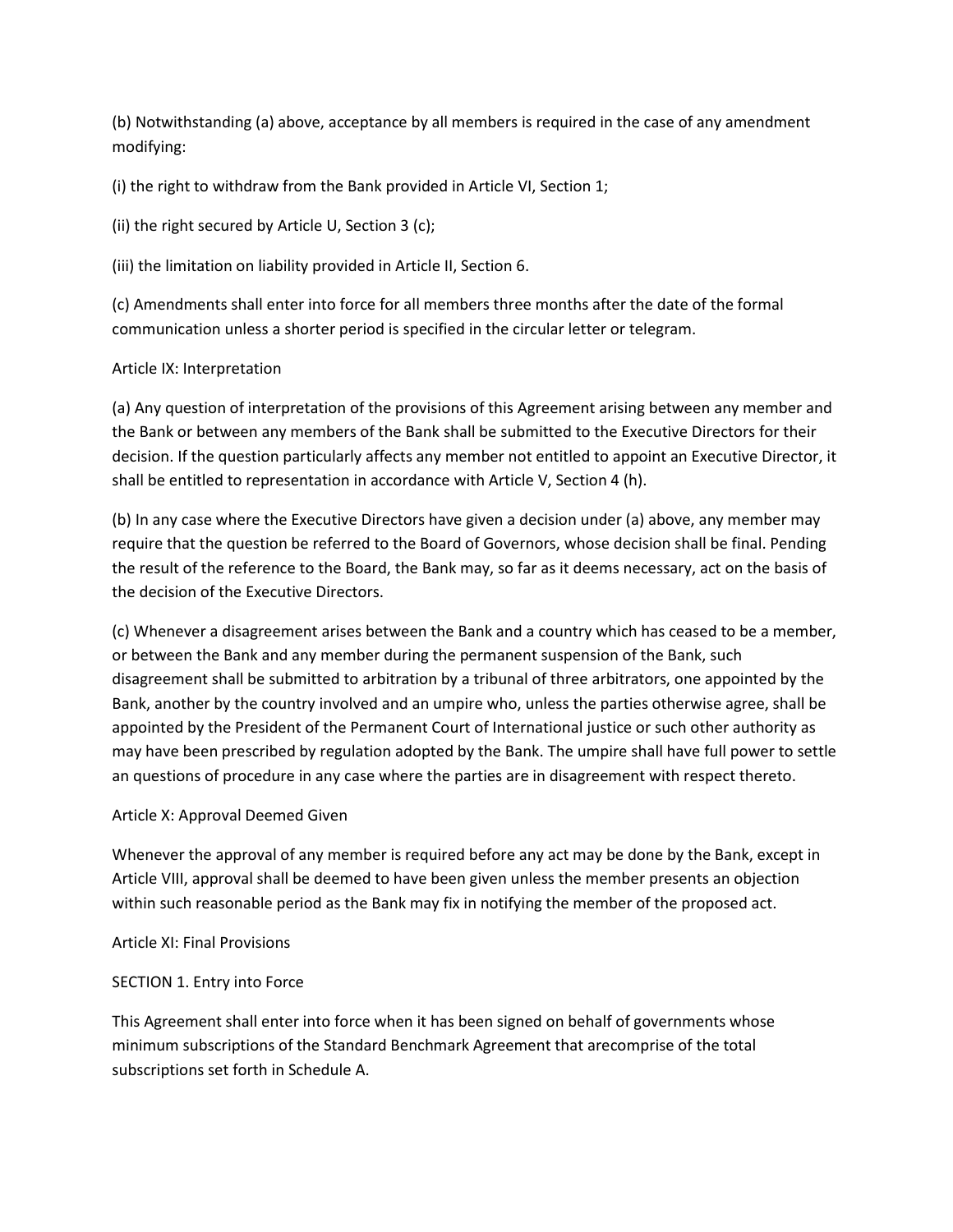#### SECTION 2. Signature

(a) Each government on whose behalf this Agreement is signed shall deposit with the Government of the United States of America an instrument setting forth that it has accepted this Agreement in accordance with its law and has taken all steps necessary to enable it to carry out all of its obligations under this Agreement.

(b) Each government shall become a member of the Bank as from the date of the deposit on its behalf of the instrument referred to in (a) above, except that no government shall become a member before this Agreement enters into force under Section 1 of this Article.

(c) The Government of the United States of America shall inform the governments of all countries whose names are set forth in Schedule A, and all governments whose membership is approved in accordance with Article II, Section 1 (b), of all signatures of this Agreement and of the deposit of all instruments referred to in (a) above.

(d) At the time this Agreement is signed on its behalf, each government shall transmit to the Government of the United States of America one one-hundredth of one percent of the price of each share in gold or United States dollars for the purpose of meeting administrative expenses of the Bank. This payment shall be credited on account of the payment to be made in accordance with Article II Section 8 (a). The Government of the United States of America shall hold such funds in a special deposit account and shall transmit them to the Board of Governors of the Bank when the initial meeting has been called under Section 3 of this Article. If this Agreement has not come into force by December 31, 1945, the Government of the United States of America shall return such funds to the governments that transmitted them.

(e) This Agreement shall remain open for signature at Washington on behalf of the governments of the countries whose names are set forth in Schedule A until December 31, 1945.

(f) After December 31, 1945, this Agreement shall be open for signature on behalf of the government of any country whose membership has been approved in accordance with Article II, Section 1 (b).

(g) By their signature of this Agreement, all governments accept it both on their own behalf and in respect of all their colonies, overseas territories, all territories under their protection, suzerainty, or authority and all territories in respect of which they exercise a mandate.

(h) In the case of governments whose metropolitan territories have been under enemy occupation, the deposit of the instrument referred to in (a) above may be delayed until one hundred and eighty days after the date on which these territories have been liberated. If, however, it is not deposited by any such government before the expiration of this period, the signature affixed on behalf of that government shall become void and the portion of its subscription paid under (d) above shall be returned to it.

(i) Paragraphs (d) and (h) shall come into force with regard to each signatory government as from the date of its signature.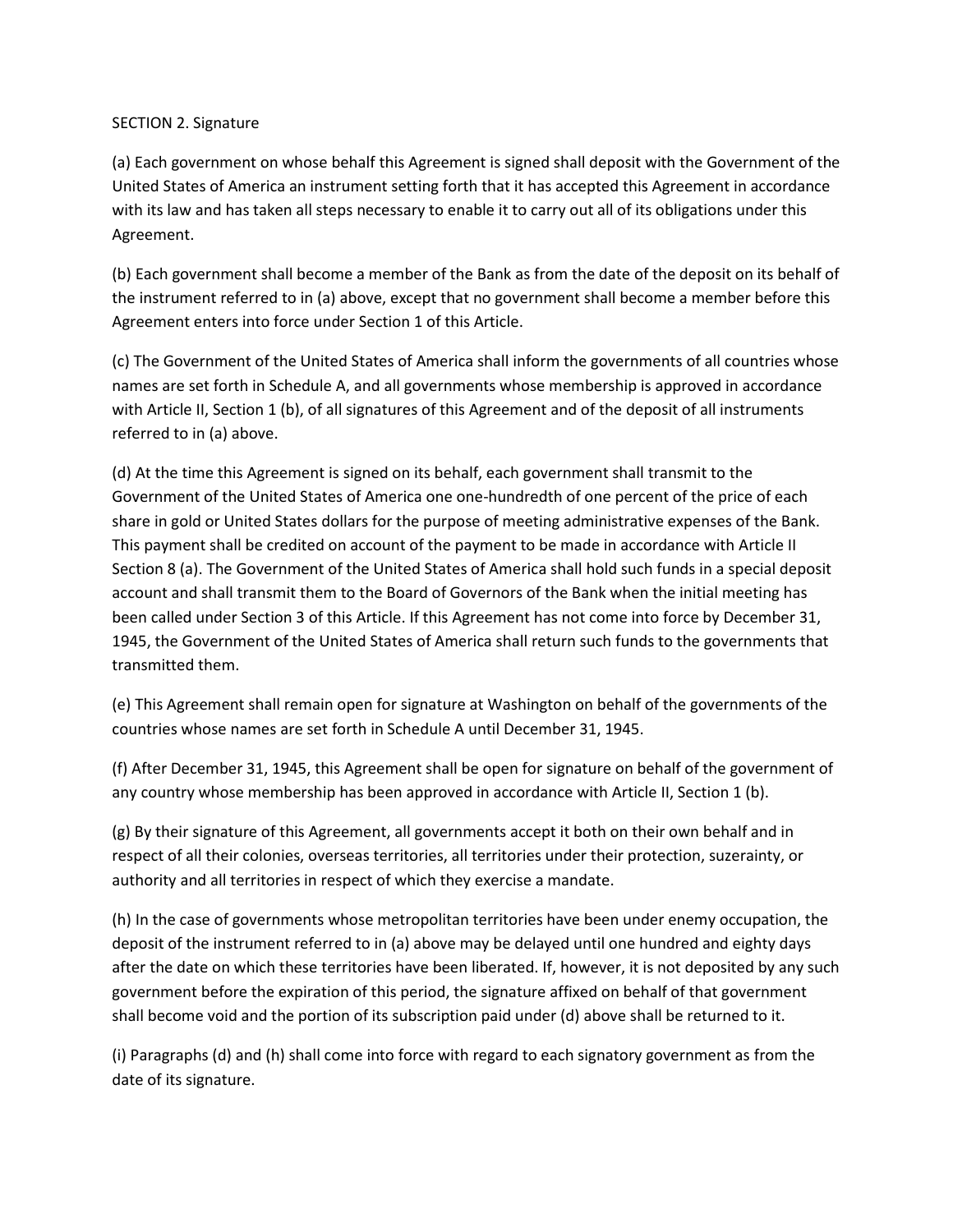#### SECTION 3. Inauguration of the Bank

(a) As soon as this Agreement enters into force under Section 1 of this Article, each member shall appoint a governor and the member to whom the largest number of shares is allocated in Schedule A shall call the first meeting of the Board of Governors.

(b) At the first meeting of the Board of Governors, arrangements shall be made for the selection of provisional executive directors. The governments of the five countries, to which the largest number of shares are allocated in Schedule A, shall appoint provisional executive directors. If one or more of such governments have not become members, the executive directorships which they would be entitled to fill shall remain vacant until they become members, or until January 1, 1946, whichever is the earlier. Seven provisional executive directors shall be elected in accordance with the provisions of Schedule B and shall remain in office until the date of the first regular election of executive directors which shall be held as soon as practicable after January 1, 1946.

(c) The Board of Governors may delegate to the provisional executive directors any powers except those which may not be delegated to the Executive Directors.

DONE at Washington, in a single copy which should remain deposited in the archives of the Government of the United States of America, which shall transmit certified copies to all governments whose names are set forth in Schedule A and to all governments whose membership is approved in accordance with Article II, Section 1 (b).

#### SCHEDULE B: Election of Executive Directors

1. The election of the elective executive directors shall be by ballot of the Governors eligible to vote under Article V, Section 4 (b).

2. In balloting for the elective executive directors, each governor eligible to vote shall cast for one person all of the votes to which the member appointing him is entitled under Section 3 of Article V. The seven persons receiving the greatest number of votes shall be executive directors, except that no person who receives less than fourteen percent of the total of the votes which can be cast (eligible votes) shall be considered elected.

3. When seven persons are not elected on the first ballot, a second ballot shall be held in which the person who received the lowest number of votes shall be ineligible for election and in which there shall vote only (a) those governors who voted in the first ballot for a person not elected and (b) those governors whose votes for a person elected are deemed under 4 below to have raised the votes cast for that person above fifteen percent of the eligible votes.

4. In determining whether the votes cast by a governor are to be deemed to have raised the total of any person above fifteen percent of the eligible votes, the fifteen percent shall be deemed to include, first, the votes of the governor casting the largest number of votes for such person, then the votes of the governor casting the next largest number, and so on until fifteen percent is reached.